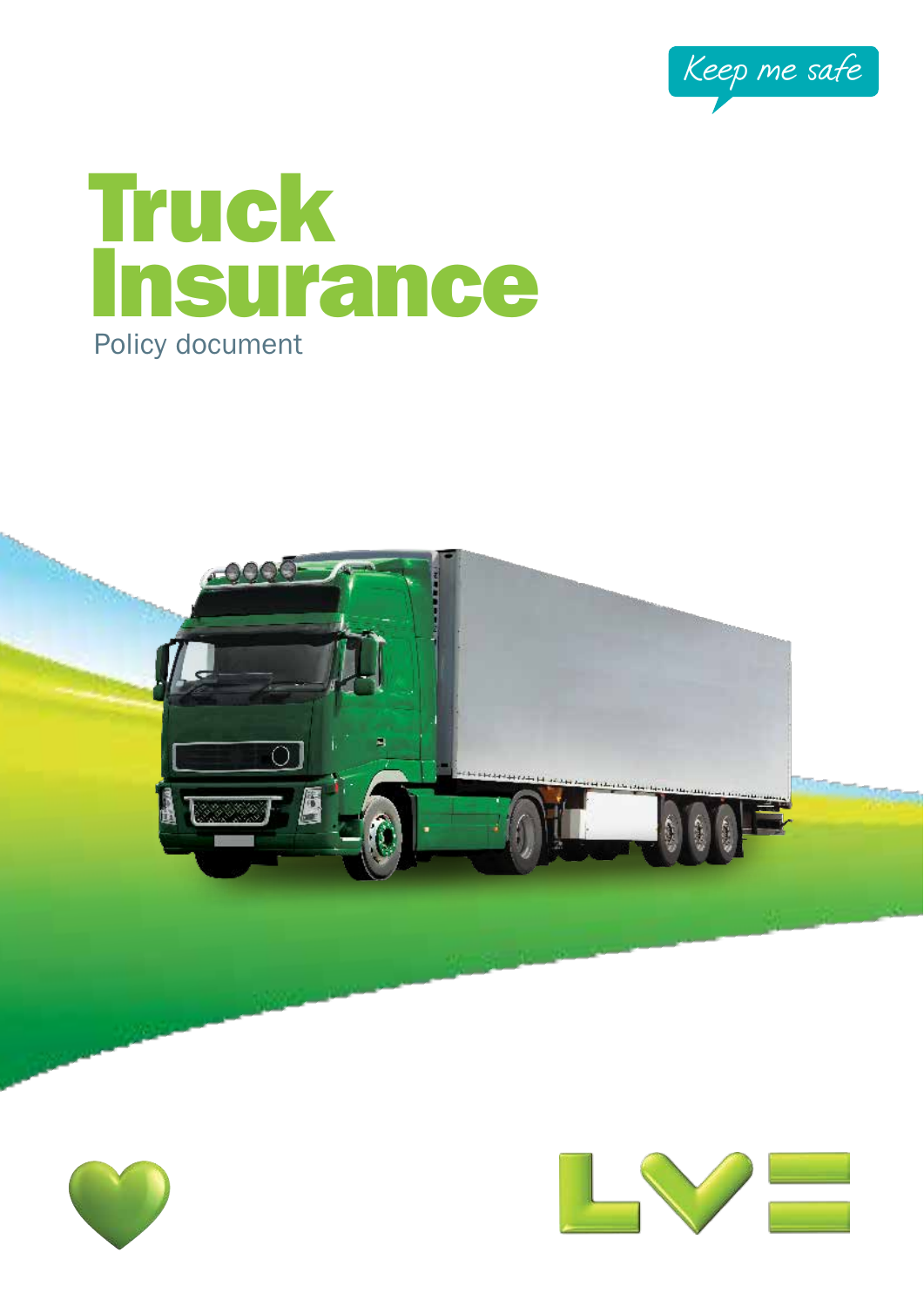Document of truck insurance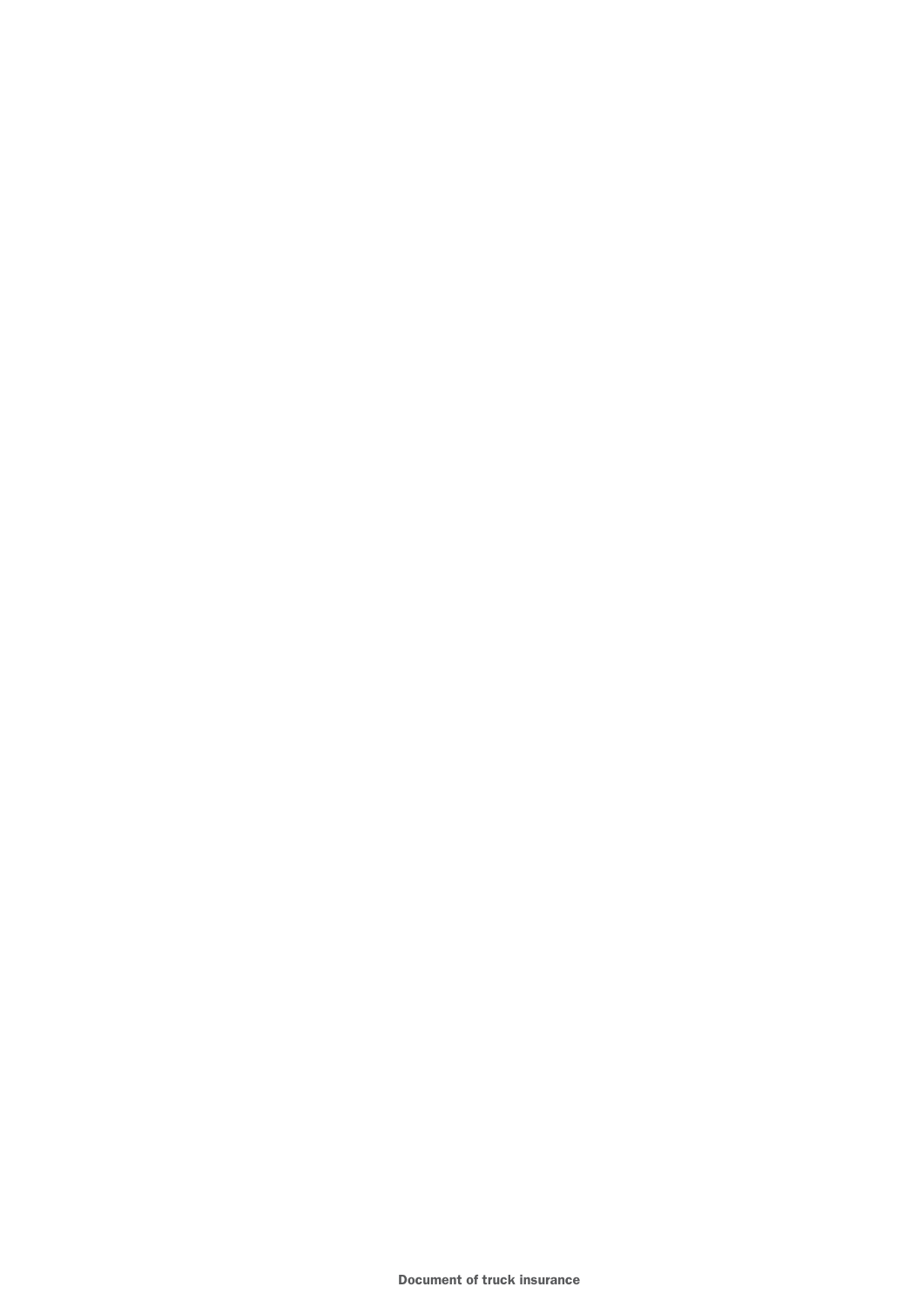## WELCOME TO LV=

#### Thank you for choosing to purchase an LV= Insurance policy.

Your policy is underwritten by Highway Insurance, part of the Liverpool Victoria group of companies. Founded in 1843 Liverpool Victoria, which also trades as LV=, is the UK's largest friendly society and together with its subsidiaries is a major provider of insurance and financial services products.

As a friendly society and mutual, Liverpool Victoria exists wholly for the benefit of its members. We have no shareholders taking a share of our profits. Instead we invest our profits in making our products competitive and delivering an outstanding customer service.

Our claims service goes the extra mile. Committed to doing the right thing for our policyholders, we will aim to settle claims quickly, even in the most difficult circumstances.

If you would like to learn more about  $LV =$  please visit our website at www.LV.com/commercial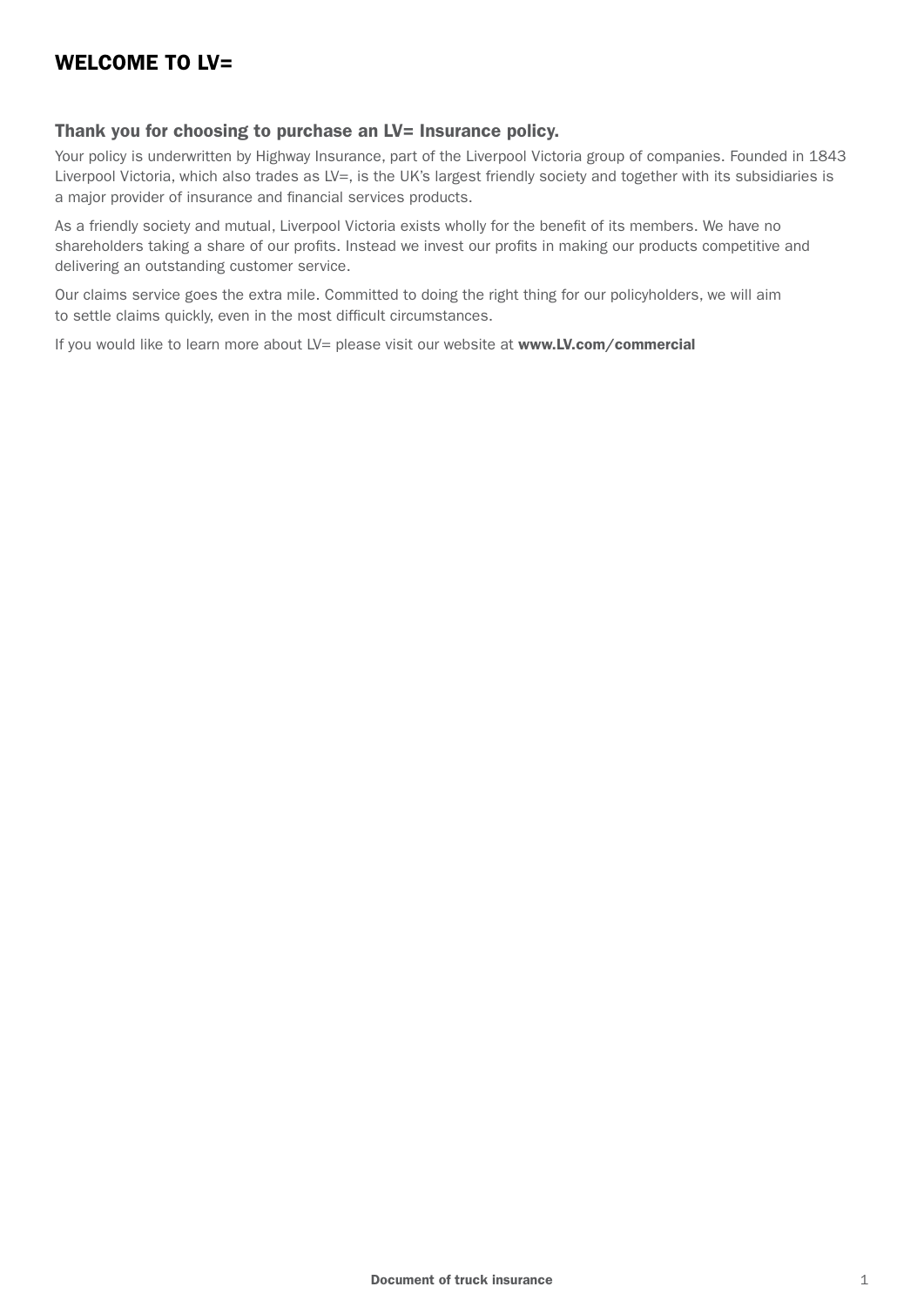# **CONTENTS**

| Important Information                            | 3  |
|--------------------------------------------------|----|
| Data Protection Notice                           | 3  |
| How To Make A Complaint                          | 5  |
| Definition of Terms and Words - Definitions      | 6  |
| Contract of Motor Insurance - Truck              | 8  |
| Changes to your details                          | 8  |
| Section 1 Liability to others: Third Party Cover | 10 |
| Section 2 Fire and Theft                         | 12 |
| Section 3 Accidental Damage and Extensions       | 13 |
| Section 4 Windscreen and Windows                 | 15 |
| Section 5 Driving Abroad                         | 16 |
| Section 6 No Claims Discount                     | 17 |
| <b>Claims Handling</b>                           | 18 |
| <b>General Exclusions</b>                        | 20 |
| <b>General Conditions</b>                        | 22 |
| Cancellation of your Policy                      | 24 |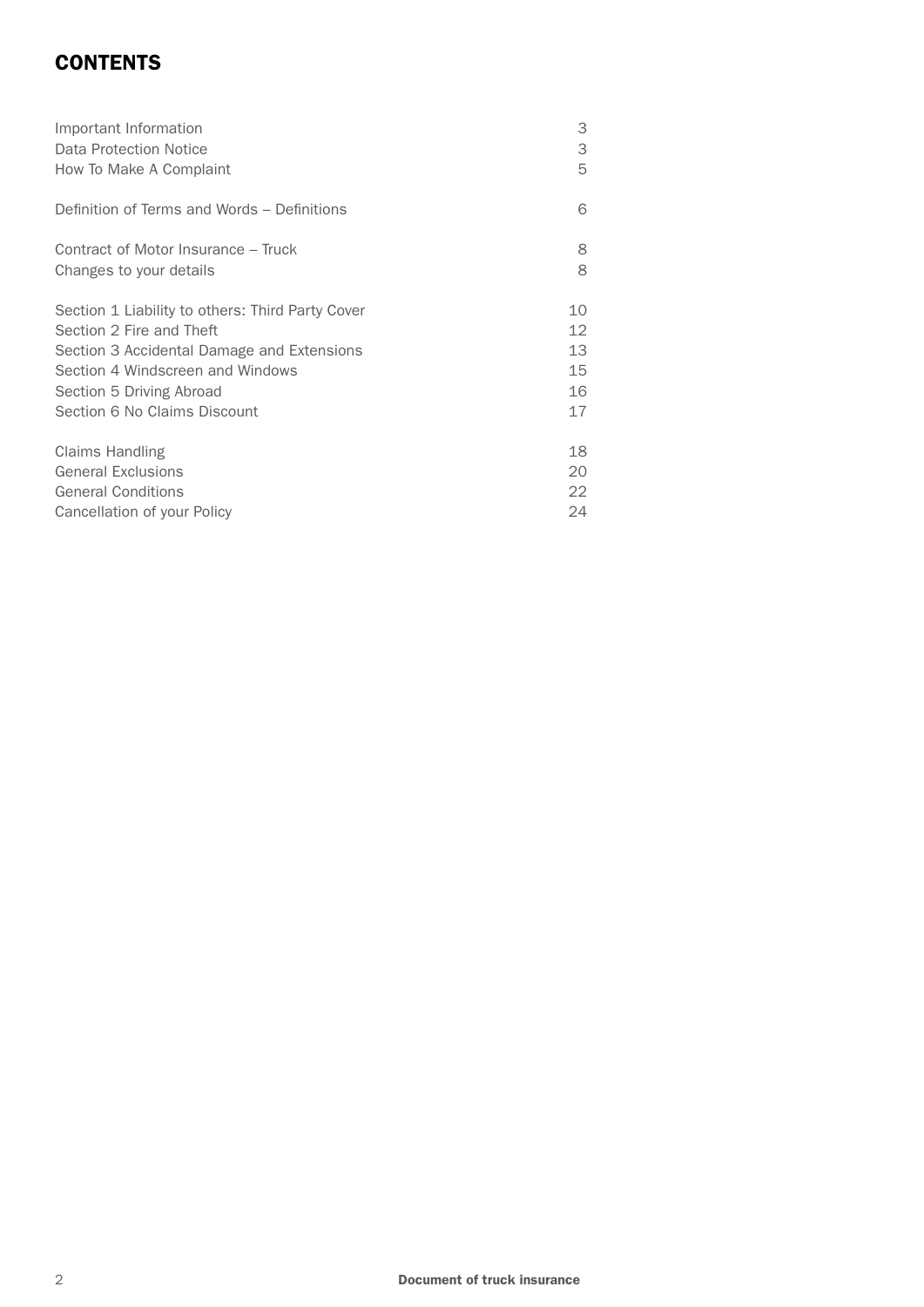## IMPORTANT INFORMATION

Please read this **policy**, the **schedule** (including any **endorsements**) and the **certificate of motor insurance** very carefully. Together with the information you gave us in the proposal form or statement of fact, and the declarations that you have made, they form the contract of motor insurance. You should pay particular attention to the general exclusions, the general conditions and any endorsements which apply.

The words that appear in bold throughout this **policy** are definitions as shown in the Definition and Terms section of the **policy** and have the same meaning wherever they appear.

Please tell vour insurance adviser immediately if you have any questions, the cover does not meet your needs, or any part of your insurance documentation is incorrect.

## Data Protection Notice

#### **H** How we use your personal information

This information explains how we may use your details and tells you about the systems we use that allow us to detect and prevent fraudulent applications and claims. The savings that we make help us to keep premiums down.

The way in which we may use your personal data is controlled by the requirements of the Data Protection Act 1998. Highway Insurance Company Limited is registered for the purpose of processing personal data.

Information provided to us may be held, whether or not you purchase a policy, on computer, paper file or other format. We will hold this information for a reasonable time to ensure that a clear and complete history of insurance enquiries, applications, policy records and transactions is maintained.

You can ask for a copy of the personal information we hold about you by writing to the CCA Department, LV=, County Gates, Bournemouth, BH1 2NF. For details of the Liverpool Victoria group of companies please refer to www.LV.com

The information (some of which may be sensitive data) may be used to process and administer your insurance by us and our agents (e.g. service providers both within and outside the European Economic area with which we have agreements). It may also be used or disclosed to regulators for the purposes of monitoring and enforcing our compliance with any regulation.

Occasionally, your personal information may be disclosed to selected third parties who are assisting us in service improvement activities.

All phone calls may be monitored and recorded and used for fraud prevention and detection, quality control and training purposes.

If credit or debit card details are provided to us we may use this information to automatically renew your insurance policies. We will only do this where we have your permission.

If vour details have been obtained through one of our affinity associations we may pass some of vour information, including policy details and on-going information, to that affinity organisation for membership, business analysis and other relevant purposes.

If you move to a new insurer we may confirm certain details about your insurance to them. We will only do this if we are sure it's a genuine request.

If we receive a request for policy information by an individual other than the policy holder we will check that the policy holder has given permission to do this.

Sensitive personal data will not be used for marketing purposes.

## Credit Search

We may use information obtained from a number of sources including credit reference agencies. This helps us to confirm your identity, allows us to give you a quote and decide which payment options we can offer you, for example, paying monthly.

You will see a record of this search if you request a Credit Report. No other organisation who may conduct credit searches will be able to see it.

The search won't affect your credit record or credit rating in any way.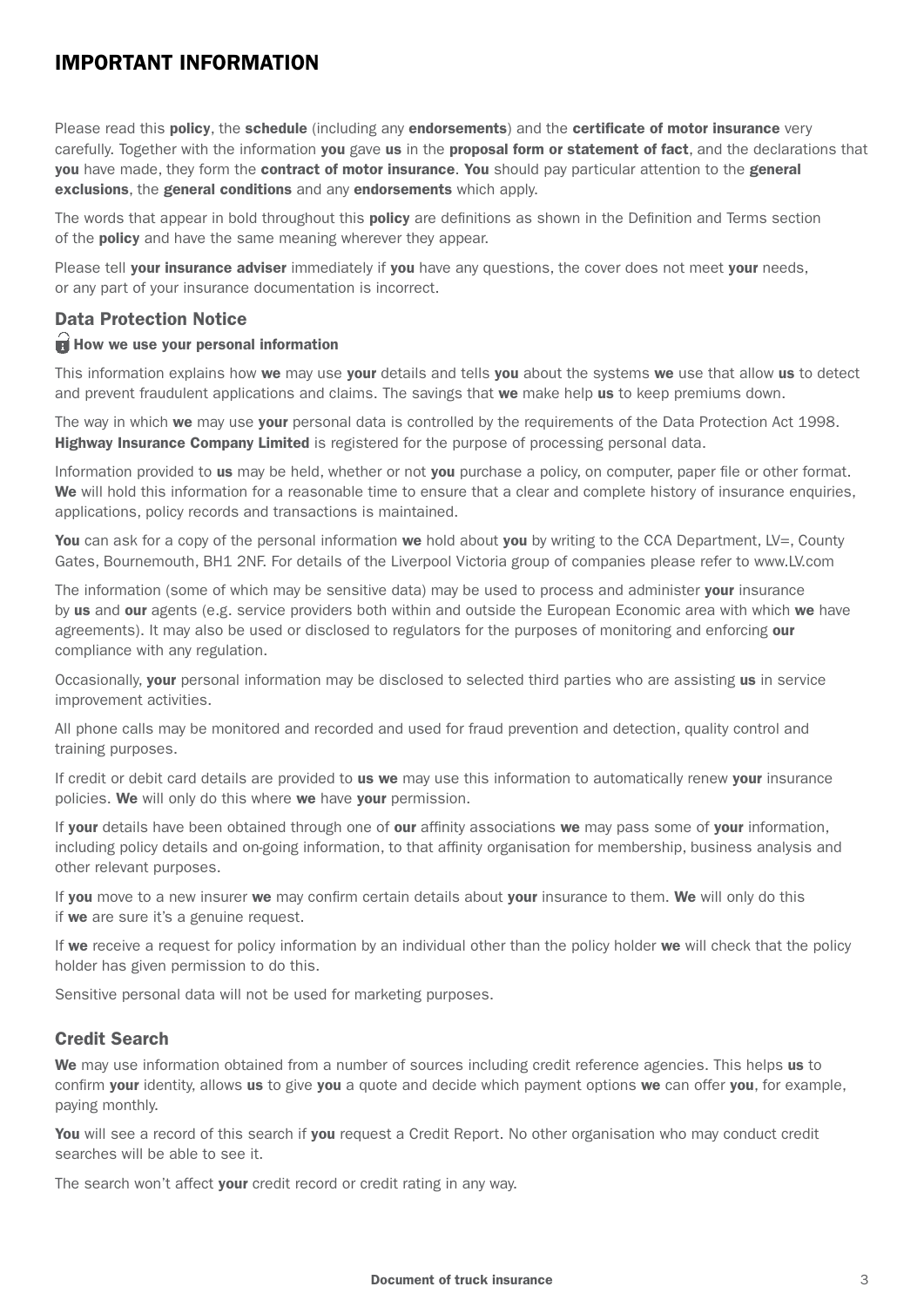## IMPORTANT INFORMATION CONTINUED

## Previous claims and incidents

You must tell us about any claim or incident (such as fire, water damage, theft or an accident) whether or not you claimed for them. When you tell us about a claim or incident we will pass information about it to various databases. We may search these databases:

- when you apply for insurance
- $\blacksquare$  if you have a claim
- at renewal

We will do this to validate your claims history or that of any other person or property likely to be involved in the insurance or claim.

## Fraud prevention and detection

We'll check your information against a range of registers and anti fraud databases for completeness and accuracy. We may also share your information with law enforcement agencies, other organisations and public bodies.

If we find that false or inaccurate information has been given to us, or we suspect fraud, we will take appropriate action. If fraud is identified, details will be passed to fraud prevention agencies. Law enforcement agencies may access and use this information.

We and other organisations, including those from other countries, may also access and use this information to prevent fraud and money laundering, for example, when:

- n checking details on applications for credit and credit related or other facilities
- managing credit and credit related accounts or facilities
- $\blacksquare$  recovering debt
- n checking details on proposals and claims for all types of insurance
- checking details of job applicants and employees

Please contact us at GFC, LV=, County Gates, Bournemouth, BH1 2NF if you want to receive details of the registers and fraud prevention agencies.

#### Motor Insurance Database

We will add details about your insurance policy to the Motor Insurance Database ('MID') which is managed by the Motor Insurers' Bureau ('MIB'). The MID and the data stored on it may be used by the Police, the DVLA, the DVANI, the Insurance Fraud Bureau and other bodies permitted by law for purposes not limited to but including:

- electronic licensing
- $\Box$  continuous insurance enforcement
- law enforcement (prevention, detection, apprehension and/or prosecution of offenders)
- the provision of government services and/or other services aimed at reducing uninsured driving

If you are involved in a road traffic accident (either in the UK or abroad), insurers and/ or the MIB may search the MID to obtain relevant information.

Other persons (including their appointed representatives) pursuing a claim in respect of a road traffic accident (including foreign citizens) may also obtain relevant information held on the MID.

It's vital that the MID holds your correct registration number. If not you risk the Police seizing your vehicle. You can check that your correct registration number is shown on the MID at www.askmid.com

#### Telling you about other products and services

Unless you have indicated otherwise, we and other carefully selected organisations may use your information to keep you informed of other products and services that may be of interest to you. You may be contacted by post, telephone or other appropriate means. If you would rather not receive such information please write to CCA Department, LV=, County Gates, Bournemouth, BH1 2NF.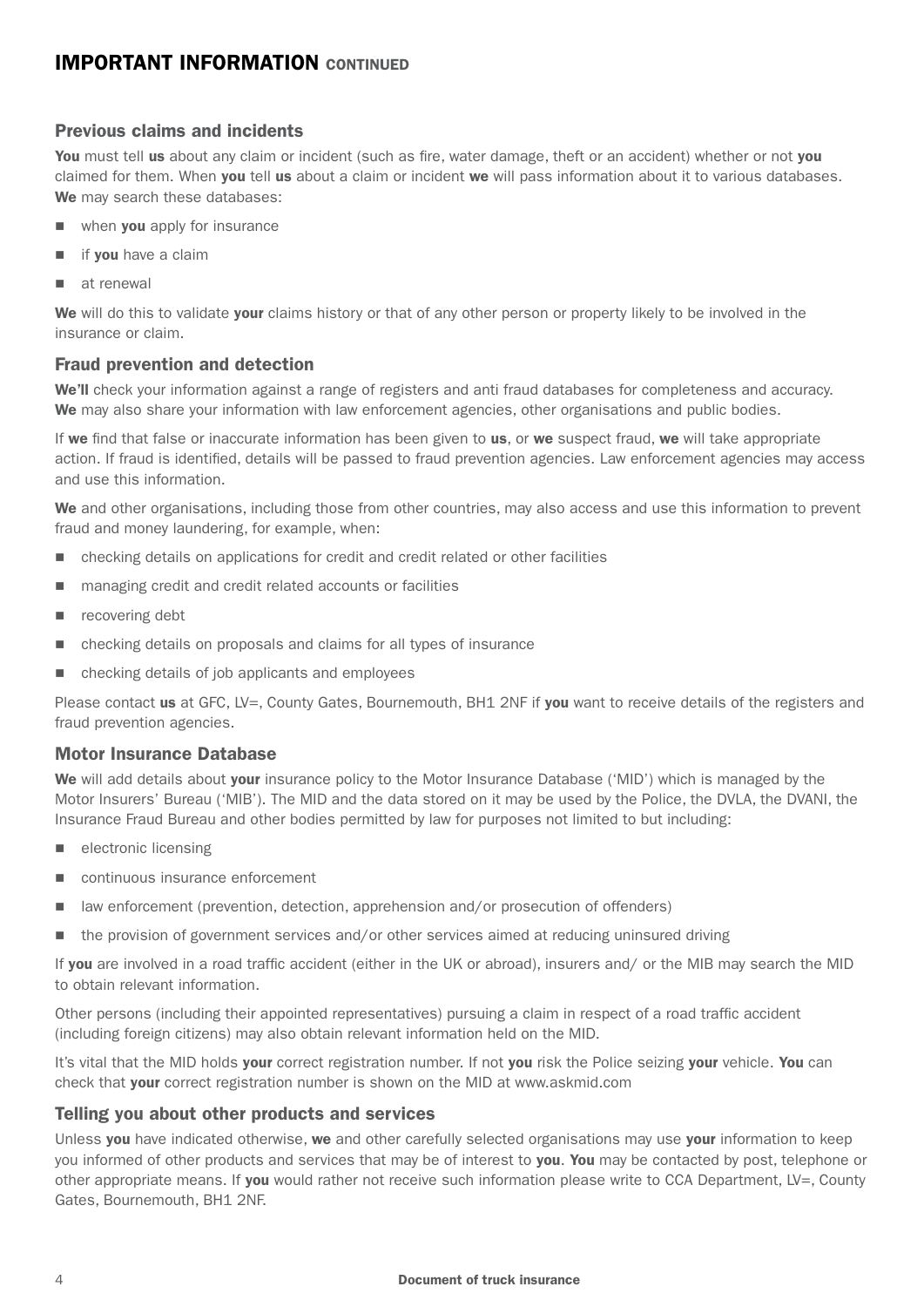## IMPORTANT INFORMATION CONTINUED

## How To Make A Complaint

If you have a complaint about your policy or the service you have received, please contact the broker, intermediary or agent that arranged it. If they are unable to resolve your complaint you may refer your complaint to the Financial Ombudsman Service within six months of receiving their final response letter.

Should you be unhappy with service provided by Highway please contact us by phone on 0800 678 3159 (For Text Phone please dial 18001 first. Opening hours Mon-Fri 9am-5pm).

If you prefer to write, please address your letter to The Customer Care Department, Highway Insurance, LV Brentwood, PO Box 9104, Bournemouth, BH1 9DB

Email: customercare@highway-insurance.co.uk.

When contacting us please ensure you quote your policy or claim number as appropriate. A copy of our internal complaints procedure is available on request. If we cannot resolve your complaint, you may refer your complaint to the Financial Ombudsman Service within six months of receiving our final response letter. The address is: Financial Ombudsman Service, Exchange Tower, London E14 9SR.

Telephone 0800 023 4567 or 0300 123 9 123 (from mobile or non BT lines)

Email: complaint.info@financial-ombudsman.org.uk

Website: www.financial-ombudsman.org.uk

Making a complaint will not affect your right to take legal action.

#### What happens if we are unable to meet our liabilities?

If we can't meet our liabilities to our policyholders, you may be able to claim from the Financial Services Compensation Scheme (FSCS). There are different levels of compensation, depending on what kind of insurance you have:

Compulsory insurance such as third party motor insurance, is covered for 100% of the claim.

Non compulsory insurance, such as home insurance, is covered for 90% of the claim.

You can get further information from: Financial Services Compensation Scheme. 10th Floor, Beaufort House, 15 St Botolph Street, London, EC3A 7QU. Telephone 0800 678 1100 or 0207 741 4100 or Email, enquiries@fscs.org.uk.

#### Authorisation

Highway Insurance Company Limited, registered in England and Wales number 3730662, is authorised by the Prudential Regulation Authority and regulated by the Financial Conduct Authority and the Prudential Regulation Authority, register number 202972.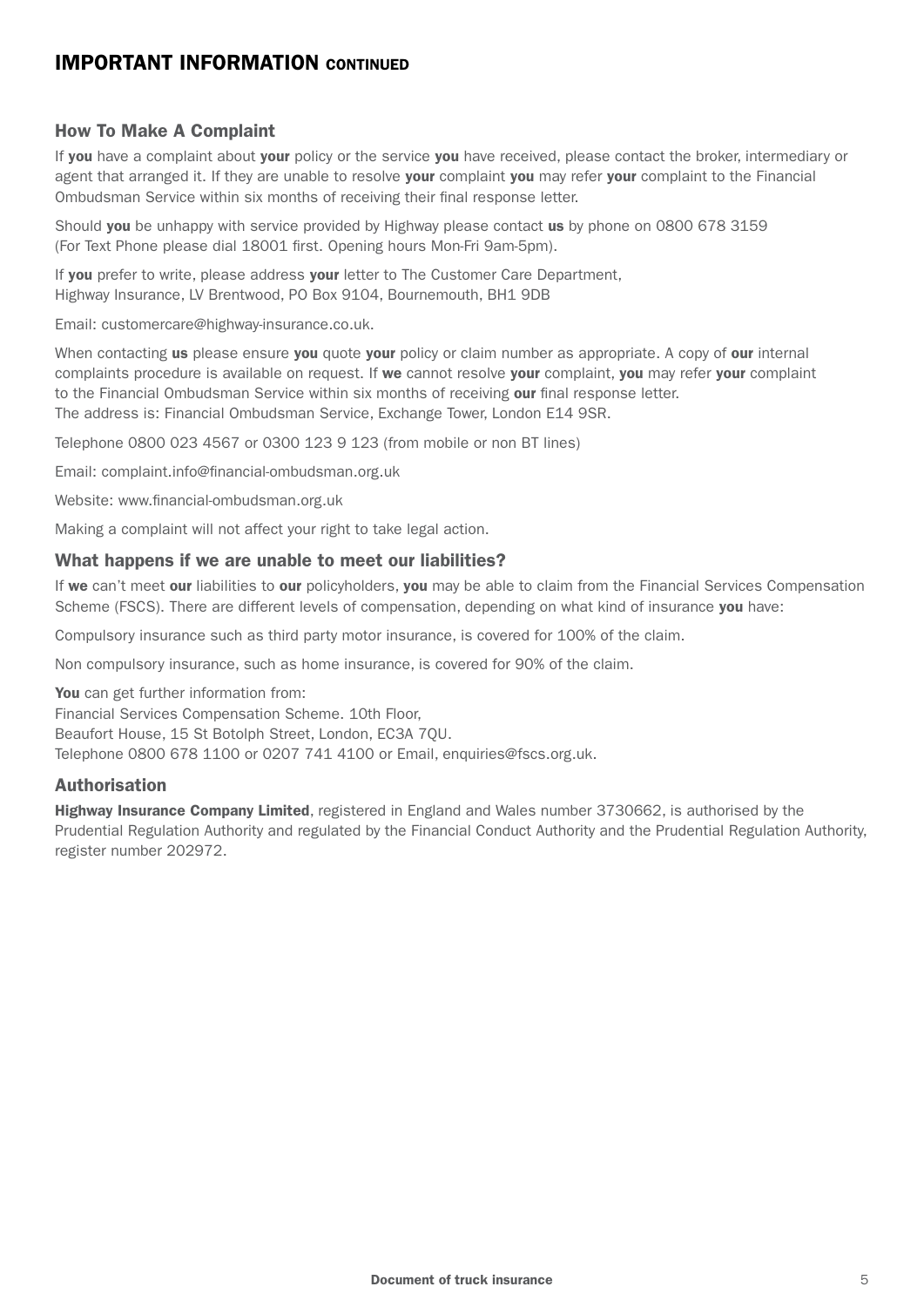# DEFINITION OF TERMS AND WORDS

## **Definitions**

The following words or phrases have the same meaning wherever they appear and are shown in bold throughout this policy.

Certificate of Motor Insurance – Legal evidence of your insurance. It is one part of the contract of motor insurance. It shows the vehicles we are insuring, who may drive the **insured vehicle** (where 'any authorised driver' is stated, refer to the schedule for restrictions), what it may be used for and the period of insurance.

Contract of Motor Insurance – The policy, the schedule (including endorsements), the certificate of motor insurance, the information you gave us in the proposal form or statement of fact and declarations that you have made, all form the contract of motor insurance.

**Endorsements** – Something which alters **your** insurance cover. Your cover will be affected by any endorsement that is shown on the schedule. (Such endorsements may add exclusions to the cover or require you to take action such as fitting approved security.) More than one endorsement may apply. If you do not comply with any endorsements, this contract of motor insurance may no longer be valid and we may refuse to deal with any claim.

**Excess** – The amount you have to pay towards each claim you make under this contract of motor insurance. There may be more than one excess, part of which may be voluntary (where you have chosen to take an excess to receive a discount on your premium.) The amount of the excess is shown on the schedule.

Family or Household – Any member of the policyholder's family, or any other person, who is a permanent or temporary resident at the policyholder's address.

General Conditions – These describe your responsibilities, general information and the procedures that apply in certain situations, such as when there is a claim or the **contract of motor insurance** is cancelled.

General Exclusions – These describe the things that are not covered by the contract of motor insurance. They are in addition to the exclusions shown under the headings 'What is not covered' in each of the Sections detailing the cover provided.

Geographical Limits – Great Britain, Northern Ireland, the Isle of Man and the Channel Islands. It also includes travelling by sea, air or rail between these places. Section 5 explains the cover that applies when driving abroad.

Hazardous Goods – means those detailed in the following regulations;

- The Carriage of Dangerous Goods and Use of Transportable Pressure Equipment Regulations (current version in force to apply);
- The 'Approved List of Dangerous Substances' published by the Health and Safety Executive,

or any re-enactment or replacement of such regulations and any other legislation of similar intent (including subsequent legislation) if applicable.

#### Highway Insurance - The trading name of Highway Insurance Company Limited.

Highway Insurance Company Limited – An insurance company, part of the Liverpool Victoria group of companies, authorised by the Prudential Regulation Authority and regulated by the Financial Conduct Authority and the Prudential Regulation Authority.

**Insurance Adviser** – the person or company you purchased this insurance from.

Insured Vehicle – The vehicle(s) shown on the current schedule and certificate of motor insurance.

Market Value – The cost at the date of the accident or loss of replacing the insured vehicle, if possible, with one of a similar make, model, age, condition and mileage. We will usually ask an engineer to give us advice about the market value of the *insured vehicle*, referring to guides of vehicle values and any other relevant sources. In assessing the market value, you should consider the amount that could reasonably have been obtained for the insured vehicle if you had sold it immediately before the accident, loss or theft.

Period of Insurance – The length of time covered by this contract of motor insurance, as shown on the current schedule and certificate of motor insurance.

Policy – This booklet, which sets out the details of cover and all the terms and conditions which apply. It is one part of the contract of motor insurance.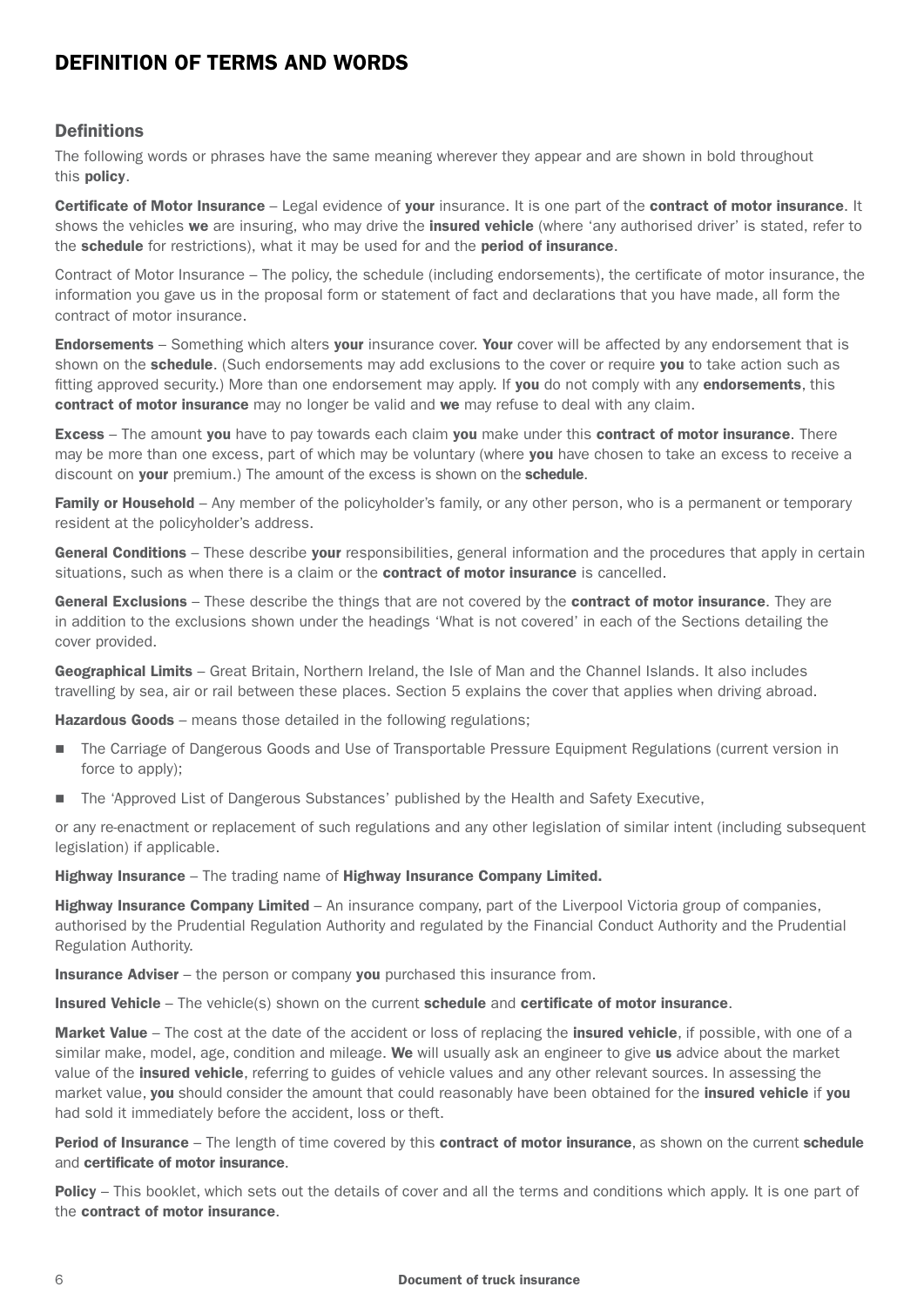## DEFINITION OF TERMS AND WORDS CONTINUED

Proposal Form or Statement of Fact – The documents filled in by you, or on your behalf by an insurance adviser, or someone else, and all other information you gave and declarations made at the time the insurance was arranged and on which we have relied when agreeing to offer this contract of motor insurance. If you do not give us full information at the start, and tell us about changes, this contract of motor insurance may no longer be valid and we may refuse to deal with any claim.

Schedule – Forms part of the contract of motor insurance and confirms details of you, the insured vehicle(s) and the cover which applies. It is one part of the contract of motor insurance.

Standard Accessories – Accessories made available for the vehicle by the manufacturer as optional extras and for which a receipt must be provided. Standard accessories do not include modifications to the insured vehicle or any other accessory fitted to it not provided by the vehicle manufacturer.

#### We, our, us – Highway Insurance Company Limited – trading as Highway Insurance.

You, Your – The person, company or trading name (including subsidiary companies) shown as the Insured on the schedule and certificate of motor insurance.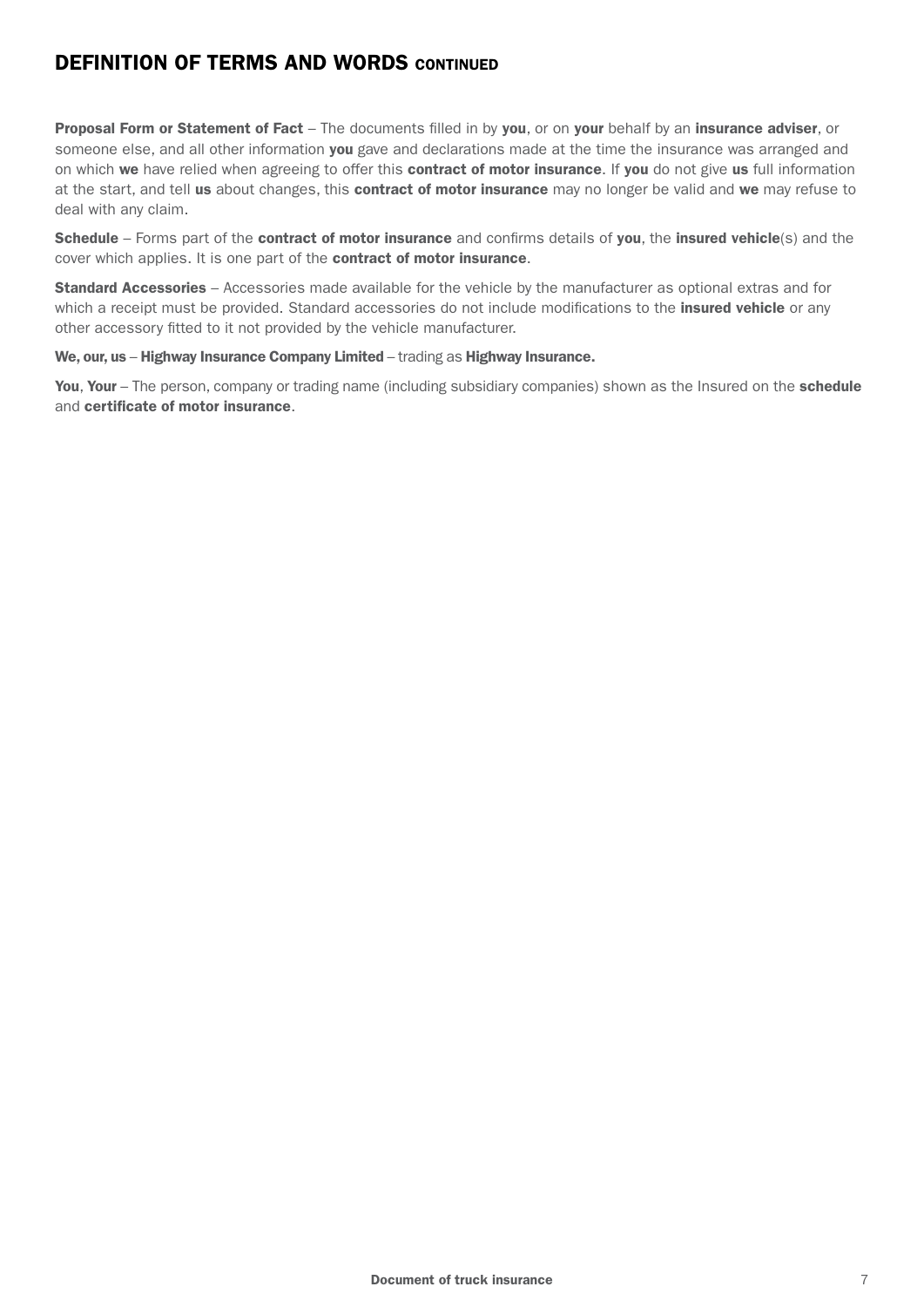# CONTRACT OF MOTOR INSURANCE

## Truck

This policy, the schedule, the certificate of motor insurance, information you gave us in the proposal form or statement of fact and declarations that you have made, form a legally binding contract of motor insurance between you and Highway Insurance Company Limited trading as Highway Insurance. This contract of motor insurance is a contract personal to you and you cannot transfer it to anyone else.

We agree to insure you under the terms of this contract of motor insurance against any liability, loss or damage that occurs within the **geographical limits** during the **period of insurance** for which you have paid, or agree to pay, the premium.

You must read this policy, the schedule and the certificate of motor insurance together. The schedule tells you which sections of the **policy** apply and identifies any **endorsements**. Please check all three documents carefully to make sure that they give you the cover you want and that you comply with all the relevant terms and conditions, including any endorsements.

It is therefore essential that you provide a fair presentation of the risk, that the proposal form, statement of fact and schedule are accurate and true to the best of your knowledge and belief. If you fail to provide a fair presentation of the risk, the proposal form, statement of fact and/or schedule are inaccurate, incomplete or untrue it may affect your rights under the policy.

You must tell your insurance adviser of any changes likely to affect your insurance. We will make an administration charge if you change cover, drivers, your vehicle or request duplicate documents.

It is not intended that the Contracts (Rights of Third Parties) Act 1999 should confer any additional rights under this **policy** in favour of any third party.

Unless we agree with you to apply the laws of another country, English Law will apply to this contract (unless you live in Guernsey or Jersey, where Guernsey or Jersey law will apply). All communications will be in English.

## Your Cover

The current schedule shows what you are covered for. The different kinds of cover are:

- **n** Comprehensive Sections 1, 2, 3, 4, 5 and 6 apply.
- $\blacksquare$  Third Party Fire and Theft Sections 1, 2, 5 and 6 apply.
- Third Party Only Sections 1, 5 and 6 apply.
- Fire and Theft Only Section 2 only.

#### Use

This contract of motor insurance only covers you if you use the insured vehicle in the way described in your certificate of motor insurance (under 'Limitations as to Use') and any endorsements.

## Changes to your details

You must tell your insurance adviser as soon as possible if any of the details on your proposal form or statement of fact change including:

- Changes made to your vehicle which improves its value, appearance, performance or handling.
- Changing your vehicle.
- Changes in the way **your** vehicle is used.
- Change of address or where you keep your vehicle.
- $\blacksquare$  Change of occupation, including part time work.
- Change in the main user of the vehicle.
- $\blacksquare$  Details of any medical conditions for any person who may drive the vehicle.
- Details of any motoring convictions, fixed penalty offences or licence endorsements for any person who may drive the vehicle.

#### 8 Document of truck insurance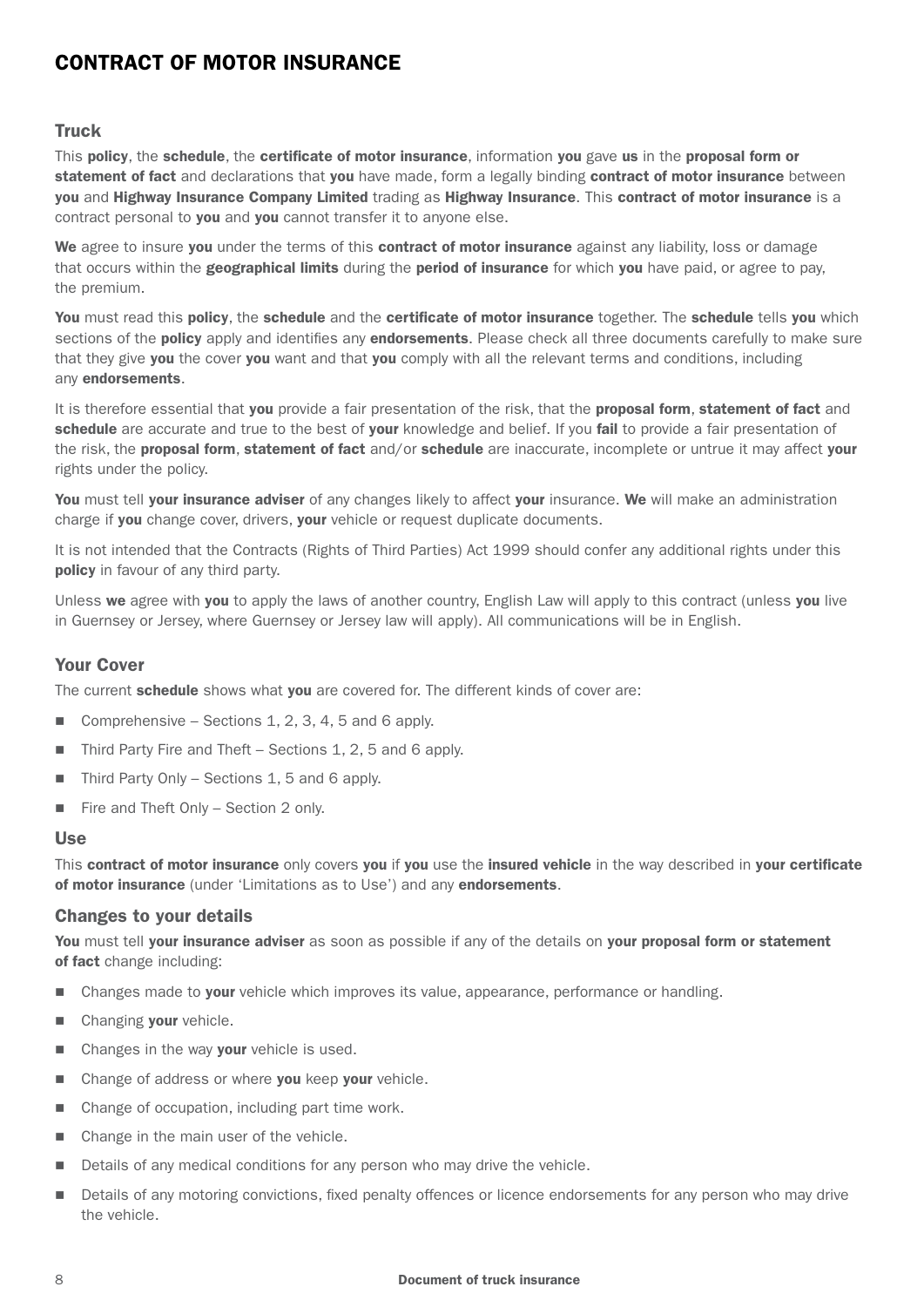## CONTRACT OF MOTOR INSURANCE CONTINUED

- **n** Details of any criminal convictions for any person who may drive the vehicle.
- Details of any accidents, thefts, loss or damage, regardless of blame or whether a claim was made or not, for any person who may drive the vehicle.

This is not a full list and you should contact your insurance adviser for advice if you are not sure whether a change will affect your cover.

When you advise us of any permanent or temporary changes to your policy during the period of insurance which we agree to, or if you request duplicate documents, a premium adjustment charge of £15+ Insurance Premium Tax will be made in addition to any other change in premium to cover our administration costs. This charge is in addition to any administration fees charged by your insurance adviser.

If your change of circumstances means that we can no longer provide cover, we or our authorised agent will give you notice of cancellation, see our rights to cancel your insurance in the Cancellation Condition in the General Conditions section of your policy

If you do not tell your insurance adviser of a change we will be entitled to do one or more of the following:

- $\blacksquare$  provide different terms with effect from the date we are first notified of the change
- reject or reduce payment of your claim
- cancel the **policy** in accordance with the Cancellation Condition and /or treat it as though it never existed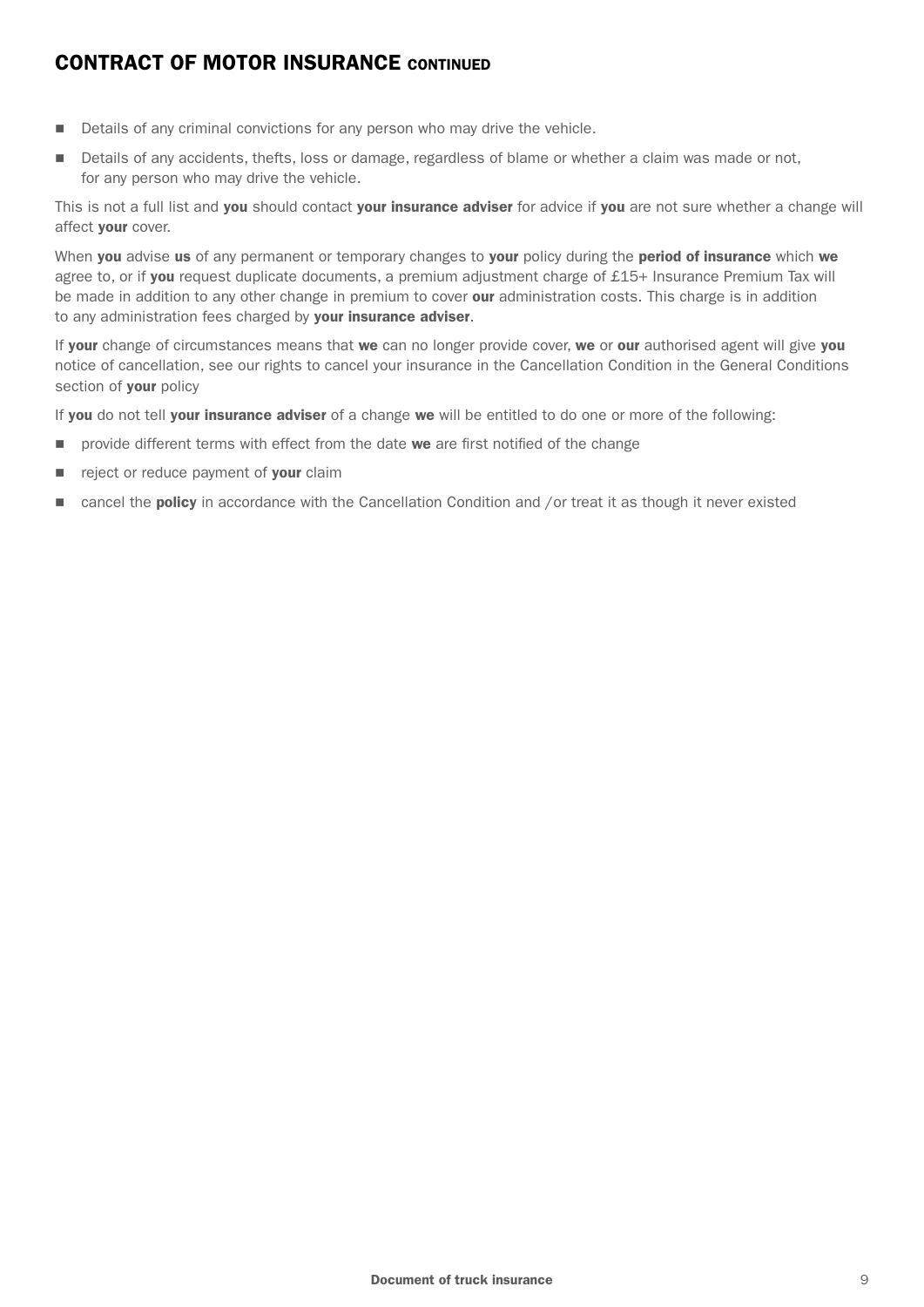# SECTION 1 LIABILITY TO OTHERS: THIRD PARTY COVER

### What is covered

We will insure you against everything you legally have to pay to people who claim for damages, costs and expenses if they arise from a claim caused by an accident while you are driving, loading or unloading (directly from the insured vehicle), or in charge of the insured vehicle, if you kill or injure other people. We will also insure you for your legal liability for damage to their property (including any related indirect loss) up to £5,000,000 and for costs and expenses incurred up to £5,000,000. We will also insure you while the insured vehicle is towing a trailer or any one vehicle, so long as the towing is allowed by law and the trailer or broken-down vehicle is attached properly to the *insured vehicle* by towing equipment made for this purpose.

We will also provide cover under this section to any principal you empower provided that you would have been entitled to cover if the claim had been made against you and the principal agrees to abide by all the terms and conditions of the **policy** including the control by us of all claims for which we may be liable under this section.

#### What is not covered

- Loss or damage to the **insured vehicle**, trailer or vehicle being towed.
- Any amount above £5,000,000 for damage to other people's property (including any related indirect loss) and any amount above £5,000,000 for costs and expenses incurred.
- Property or goods belonging to (or in the care of) you or your passengers, or being carried in or on any trailer or vehicle being towed.
- Death or injury to the person driving or in charge of the **insured vehicle** or to any person being carried in or on, or getting into or out of, or getting on to or off, a trailer or vehicle being towed.
- **n** Loss, damage or liability caused by pollution or contamination as a result of any load seeping from the *insured* vehicle or any load spilling from, or shifting in, the insured vehicle.
- Liability for death, injury or damage when the insured vehicle is not on a public road and is in the process of being loaded or unloaded by any person other than the driver or attendant of the *insured vehicle*.
- Liability for death, injury or damage resulting from using the **insured vehicle**, or of machinery attached to it, as a tool of trade.
- Liability for death or injury to any employee of the person insured arising during the course of their employment.
- Any liability, injury, loss or damage resulting from anything sold, transported or supplied by you or on your behalf.
- Any liability that is not required to be covered under the terms of the Road Traffic Act whilst you are loading or unloading directly from the **insured vehicle**.

#### Insuring Others – What is covered

We will also insure the following people under this Section.

- n Any person you allow to use the insured vehicle as long as your current certificate of motor insurance says they can and they are not excluded from driving by an **endorsement** shown on the **schedule**.
- Any person (other than the person driving) being carried in, or getting onto or off, the **insured vehicle** or any person who causes an accident while they are traveling in, or getting in or out of, the **insured vehicle.**
- If anyone covered by the contract of motor insurance dies, we will cover their legal representative to deal with any claims made against that person's estate.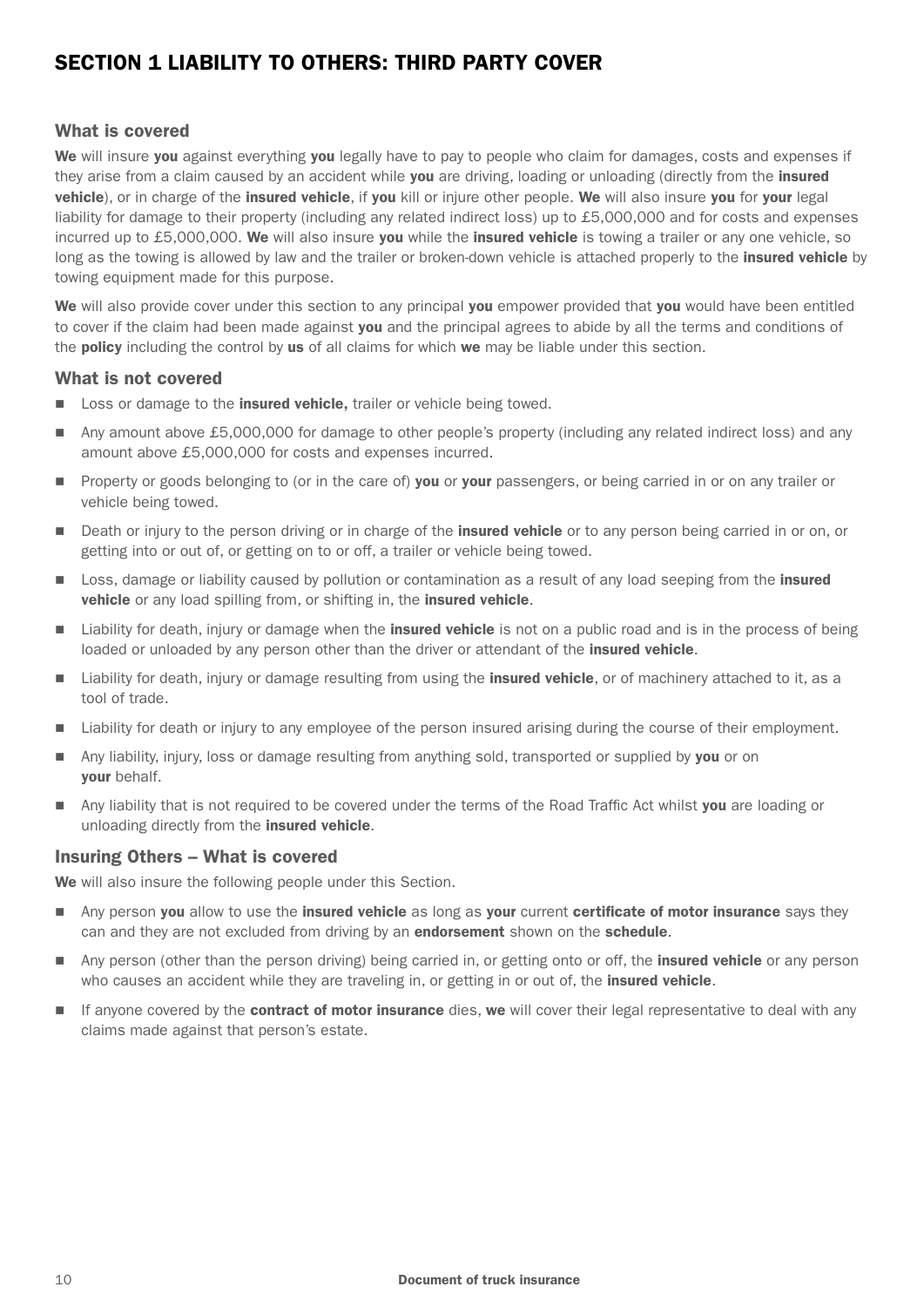# SECTION 1 LIABILITY TO OTHERS: THIRD PARTY COVER CONTINUED

### Insuring Others – What is not covered

- Legal liability if your current certificate of motor insurance does not cover the person using the insured vehicle, or if the person using the *insured vehicle* is excluded from driving or holding a valid licence, or using the *insured vehicle* as a result of the general exclusions, general conditions and any endorsements.
- n Any liability that is not required to be covered under the terms of the Road Traffic Act whilst any person is loading or unloading directly from the insured vehicle.
- Any liability, injury, loss or damage resulting from anything sold, transported or supplied by you or on your behalf.

#### Costs of Legal Representation – What is covered

If we agree in writing first, we may pay for the following legal fees if they arise from a claim caused by an accident that is covered under this contract of motor insurance.

- The solicitor's fee for representing anyone we insure at a court of summary jurisdiction, fatal accident enquiry or coroner's inquest.
- The reasonable costs of legal services we arrange for defending an insured person against a charge of manslaughter or causing death by dangerous driving.

We may, at any time, stop paying the legal costs.

#### Costs of Legal Representation – What is not covered

- Any costs which have not first been agreed in writing by us or arising from a claim caused by an accident which is not covered under this contract of motor insurance.
- Any costs where we have chosen to stop payments or arising from a claim which is not covered as a result of the general exclusions, general conditions and endorsements.

#### Emergency Medical Treatment – What is covered

We will pay for the Emergency Treatment Fees, as required by the Road Traffic Acts, after an accident involving the insured vehicle. We must, by law, provide this cover.

If this is the only payment we make, your No Claims Discount will not be affected.

#### Emergency Medical Treatment – What is not covered

 $\blacksquare$  Any amount that is more than the compulsory fee.

#### European Union (EU) Compulsory Cover – What is covered

We will provide the minimum insurance necessary to allow you to use the insured vehicle in:

Any country which is a member of the European Union, Iceland, Liechtenstein, Norway or Switzerland.

#### European Union (EU) Compulsory Cover – What is not covered

Cover which is more than the legal minimum that applies to the country concerned.

Please also refer to Section 5 – Driving Abroad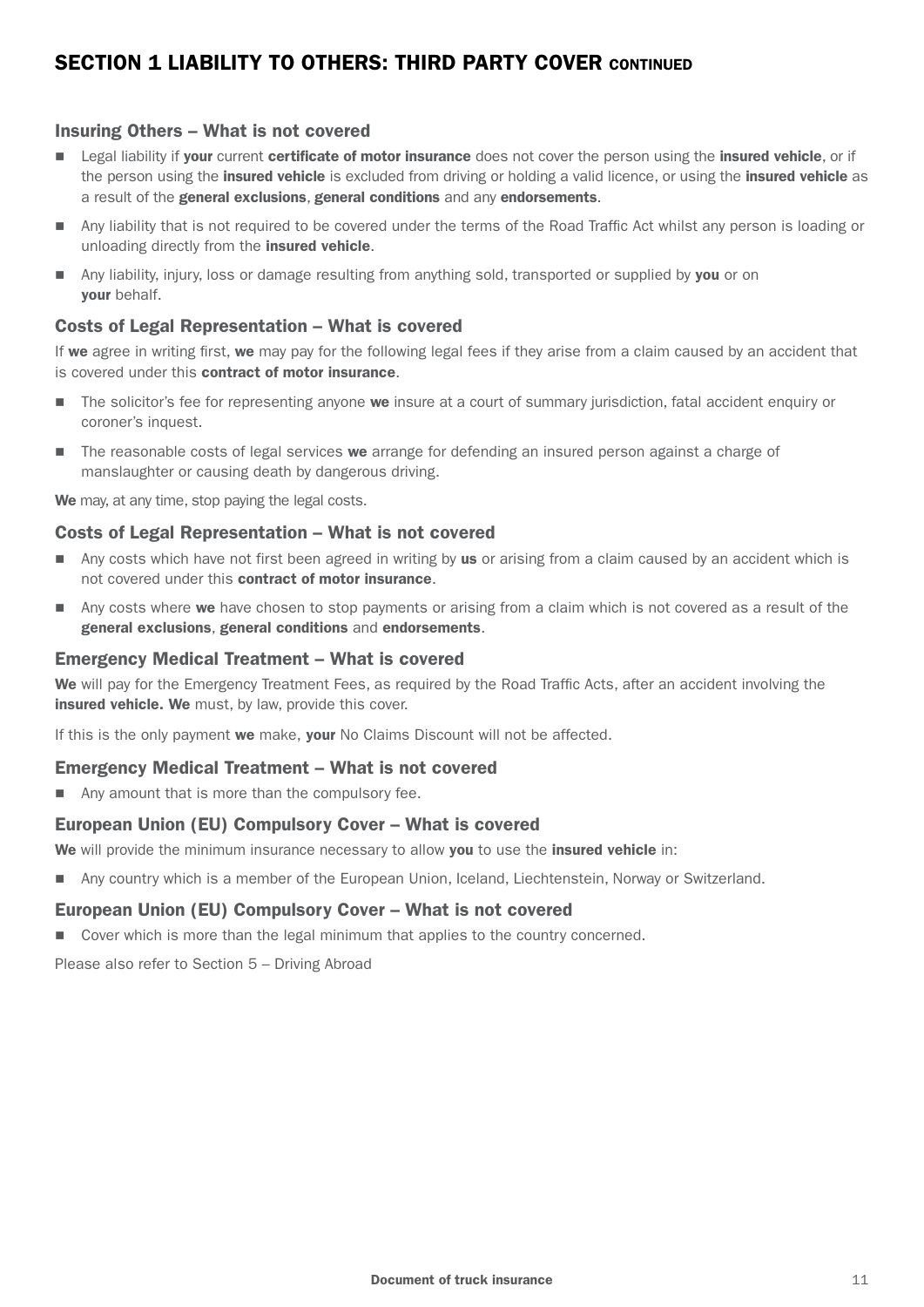# SECTION 2 FIRE AND THEFT

### What is covered

We will cover you for loss or damage to the insured vehicle that is caused by fire, lightning, explosion, theft or attempted theft. This includes standard accessories on it. We will also extend cover to trailers owned or hired by you, or owned by another person but in your custody or control, whilst attached to the insured vehicle or detached from the insured vehicle and not in use.

#### What is not covered

- n Any vehicle which is not the **insured vehicle** and any loss or damage if you do not have cover under this section.
- Wear and tear, mechanical, electrical, electronic and computer failure, breakdowns or breakages.
- **n** Compensation for you not being able to use the **insured vehicle**, any delay where we have to get new parts or accessories or they are unavailable, or the value of the **insured vehicle** reducing for any reason.
- Any other indirect loss.
- Loss or damage if you have not taken reasonable care to protect the insured vehicle (see 'Care of the Vehicle' under the general conditions), or if it has been left unlocked or with the keys in it or attached to it.
- Loss or damage from repossessing the *insured vehicle* and returning it to its rightful owner, or from any agreement or proposed transaction for selling or hiring the insured vehicle, equipment, trailer or accessories, or as a result of someone taking the *insured vehicle* by fraud, trickery or deception.
- Loss or damage arising from the **insured vehicle** being taken or driven by a person who is not an insured driver but is a member of the policyholder's family or household, or being taken or driven by an employee or ex-employee.
- **n** Loss or damage resulting from using the **insured vehicle**, or of machinery attached to it, as a tool of trade.
- **n** Loss or damage caused deliberately by you or any person driving the insured vehicle with your permission.
- Any additional damage resulting from the **insured vehicle** being moved by you after an accident, fire or theft.
- $\blacksquare$  Any storage charges unless you tell us about them and we agree in writing to pay for them.
- Tools of trade, personal belongings, documents or goods.
- Non-permanently fitted vehicle entertainment equipment.
- Tapes, cassettes, compact and mini discs, Citizens-Band radios, phones or phone equipment.
- Any loss or damage up to the amount of the excess that appears on your schedule.
- Any detached trailer, whether owned or hired by you, or owned by another person but in your custody or control, unless it is kept on secure premises owned or occupied by you or secured premises used for delivery or collection by you.
- Any amount claimed for a trailer that exceeds the value that you have previously declared to us.
- Any satellite navigation equipment or accessories, whether permanently fitted or not, that are not **standard** accessories.
- Any loss or damage caused by failure to maintain the **insured vehicle** and safeguard it from such loss or damage.
- Any loss or damage from the **insured vehicle** being confiscated, disposed of or destroyed by or under order of any government or public or local authority order.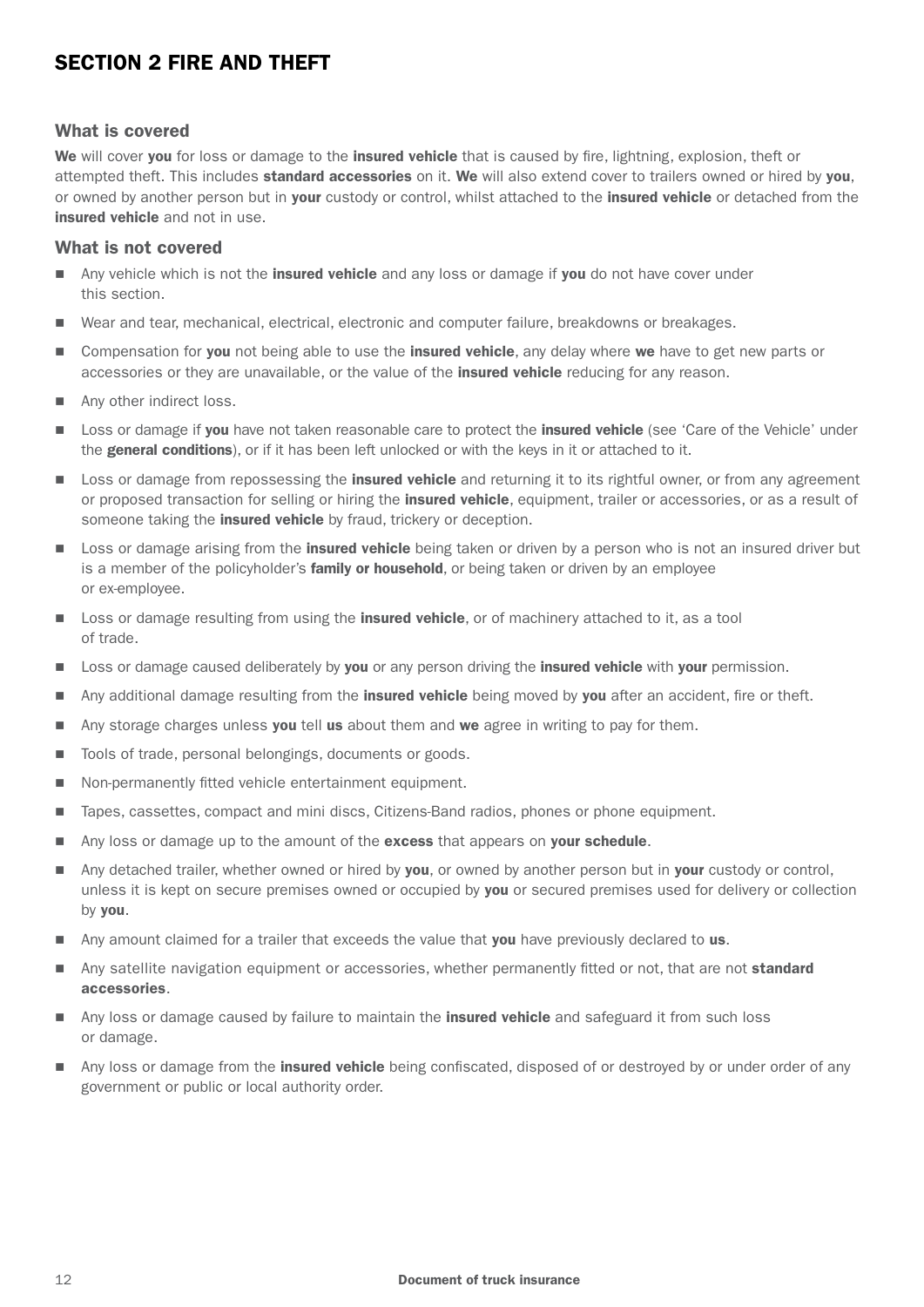# SECTION 3 ACCIDENTAL DAMAGE

### What is covered

We will cover you for loss or damage to the insured vehicle. This includes standard accessories on it. We will also extend cover to trailers owned or hired by you, or owned by another person but in your custody or control, whilst attached to the insured vehicle or detached from the insured vehicle and not in use.

#### What is not covered

Any loss or damage described in 'what is not covered' under the Fire and Theft section of this **policy. We** also do not cover the following:

- Damage to tyres caused by wear and tear, braking, punctures, cuts or bursts.
- Damage by frost:
	- (a) unless you have added the appropriately proportioned anti-freeze solution to the water system, as required by the vehicle manufacturer; or
	- (b) when the Insured Vehicle is not in use (statutory off road notification is in force), completely drained the water from the radiator the cylinder block and the entire circulatory water system by all plugs or taps provided;
- **n** Loss or damage arising from the **insured vehicle** being filled with the wrong fuel.
- Any detached trailer, whether owned or hired by you or owned by another person but in your custody or control, unless it is kept on secure premises owned or occupied by **vou** or secured premises used for delivery or collection by you.
- Any amount claimed for a trailer that exceeds the value that you have previously declared to us.
- Any loss of damage up to the amount of the excess that appears on your schedule.

Please note there is no provision for a courtesy vehicle to be provided during repairs or following the loss of the insured vehicle, even if you have comprehensive cover.

#### Extensions to Section 3

#### New Vehicle Replacement – What is covered

If, within 6 months of you buying the insured vehicle from new and you were the first registered owner, it is:

- stolen and not recovered, or
- n damaged so that repairs will cost more than 60% of the manufacturer's price list (including taxes and the cost of accessories) at the time of the loss or damage;

We will replace the insured vehicle with a new one of the same make, model and specification.

If a replacement vehicle of the same make, model and specification is not available we will, where possible, provide a similar vehicle of identical list price.

#### New vehicle replacement does not apply if:

- You, or anyone we know has an interest in the insured vehicle, does not agree.
- The **insured vehicle** is more than 6 months old at the time of the loss or damage.
- You were not the first registered owner of the insured vehicle, including if the vehicle was pre-registered by the motor dealer from whom it was purchased.
- You did not buy the vehicle from new.
- The repairs cost less than 60% of the manufacturer's price list (including taxes and the cost of accessories).
- You wish to have the claim settled on a cash basis when the most we will pay is the market value of the insured vehicle and its accessories at the time of the loss or damage.

We are not liable for the consequences of any delay in getting the replacement vehicle.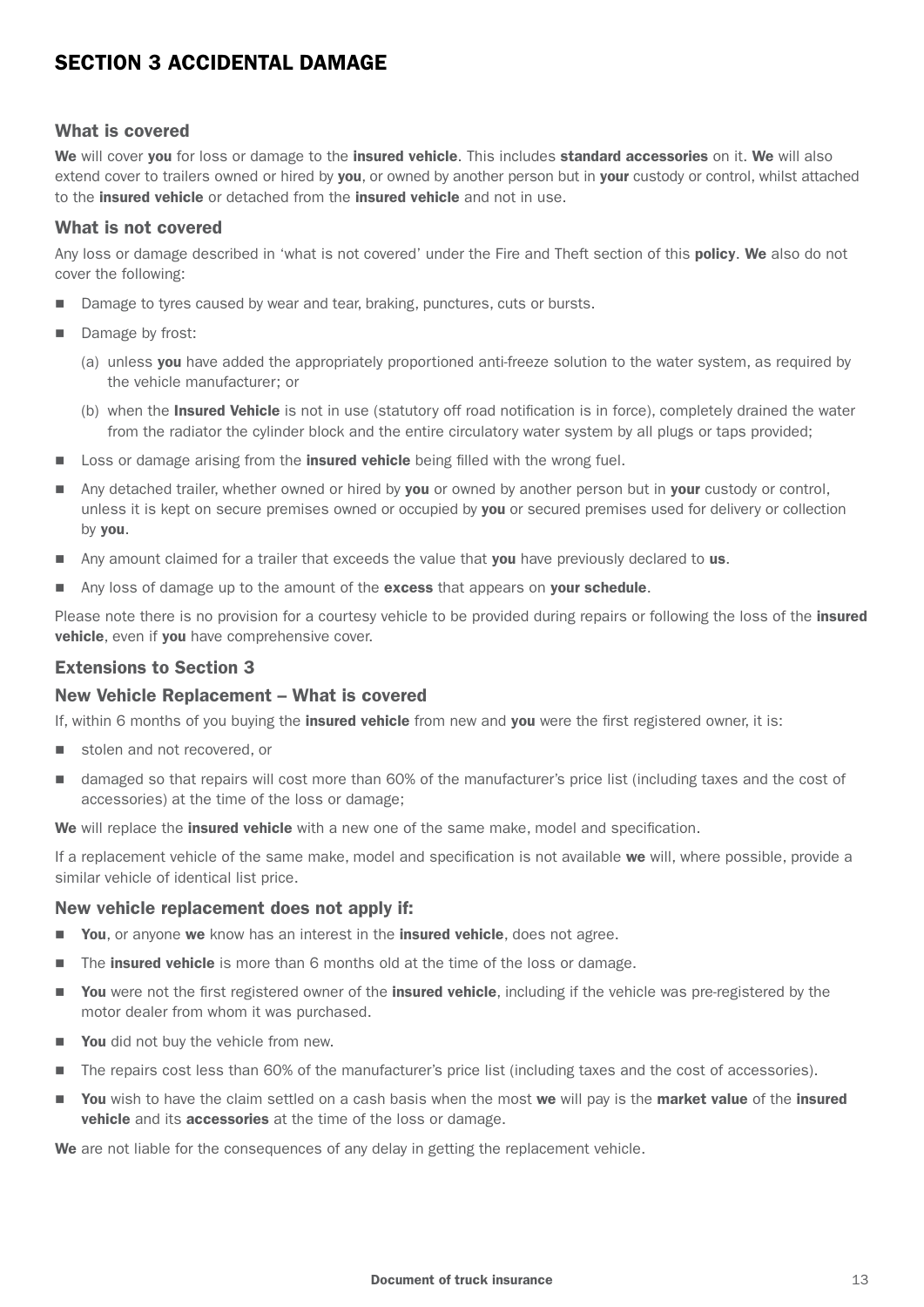## **SECTION 3 ACCIDENTAL DAMAGE CONTINUED**

## Lock Replacement - Stolen Key

## What is covered

If the keys, lock transmitter or entry card for the keyless entry system of your insured vehicle are stolen, we will pay up to a maximum of £250 towards the cost of replacing:

- the door and boot locks
- $n$  the ignition and steering locks
- $\blacksquare$  the lock transmitter; and
- $\blacksquare$  the entry card

provided that we are satisfied that the identity or location of your insured vehicle is known to any person who may have the keys, transmitter or entry card, and reasonable care is taken to safeguard the keys, transmitter or entry card from loss.

## What is not covered

■ Any amount in excess of £250.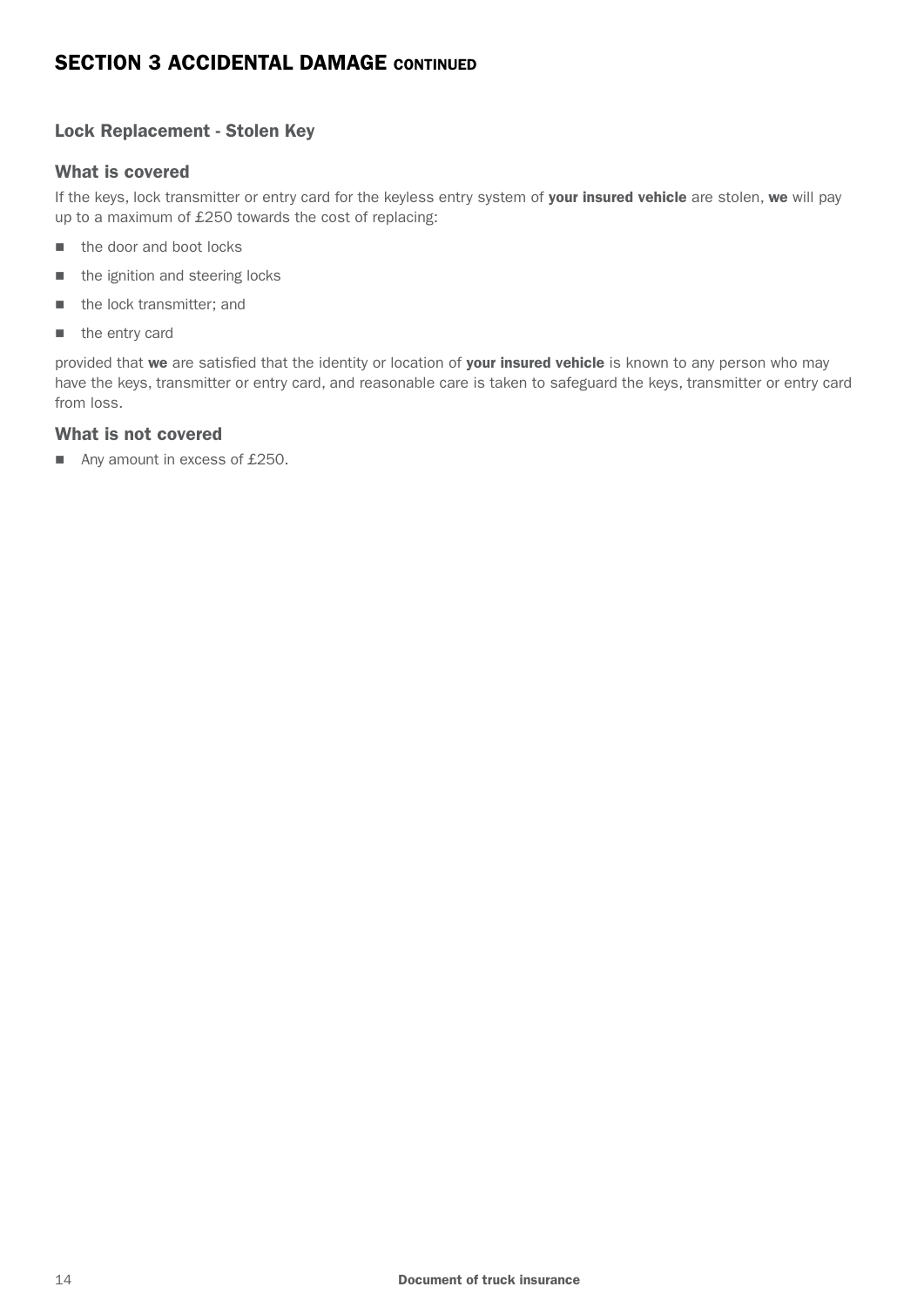# SECTION 4 WINDSCREEN AND WINDOWS

### What is covered

We will pay for damage to the insured vehicle's windscreen or windows. If this is the only damage you are claiming for, your No Claims Discount will not be affected.

The **schedule** shows the maximum amount we will pay:

- n any one **period of insurance** if the windscreen or window is replaced or repaired by Highway Glassline (Telephone: 0800 678 1010), or
- n any one **period of insurance** if any other supplier carries out the repair or replacement.

#### What is not covered

- Any loss or damage if you do not have cover under this Section.
- Damaged sunroofs, roof panels, lights or reflectors, even if they are made of glass.
- The excess, unless you have your windscreen or window repaired rather than replaced. (The excess must be paid direct to the repair or replacement company if your windscreen or other windows are replaced, rather than repaired.)
- n Extra costs for the work to be carried out outside normal hours, unless the windscreen is shattered or the driver's vision or the security of the **insured vehicle** is affected.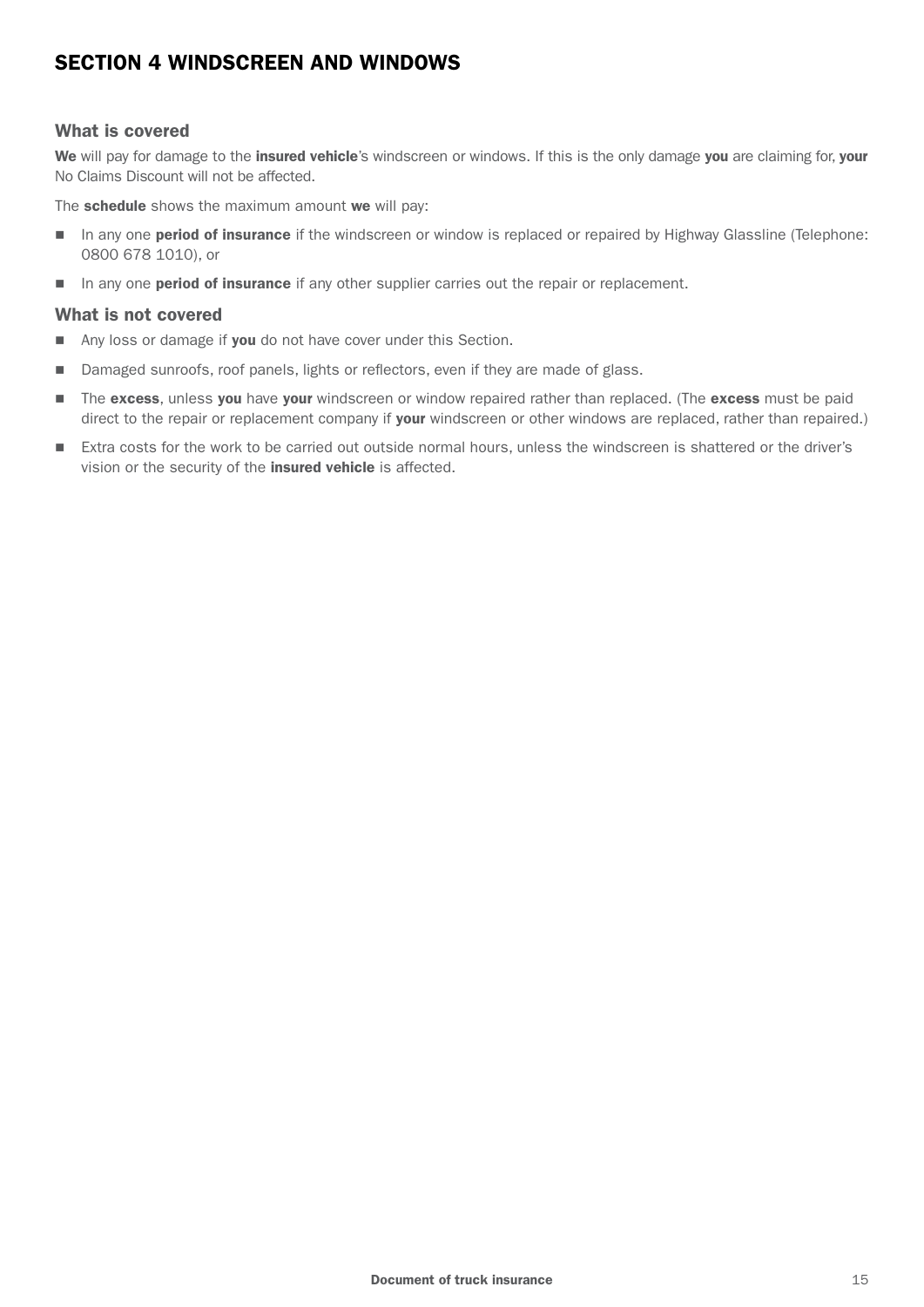# SECTION 5 DRIVING ABROAD

Unless you ask us to extend your cover (Additional Cover Abroad), and pay any extra premium needed, the cover for using the insured vehicle abroad is very restricted. It does not include loss or damage to the insured vehicle and, depending on the country concerned, may be very limited with regard to **your** legal liability to others.

#### Minimum Insurance – What is covered

We provide the minimum cover that applies to the country concerned to allow you to use any vehicle covered by this Insurance in:

■ Any country which is a member of the European Union, Iceland, Liechtenstein, Norway or Switzerland.

The minimum cover automatically provided by this contract of motor insurance varies from country to country.

### Minimum Insurance – What is not covered

- Damage to the insured vehicle
- **n** Customs and Excise Duties

### Additional Cover Abroad – What is covered

If you let us know before you go abroad, and you pay any extra premium we need, we will extend the cover for the insured vehicle to give the same level of cover you have within the geographical limits. We will usually give you an international certificate (Green Card). The insurance will then apply to:

Any country which is a member of the European Union, Iceland, Liechtenstein, Norway or Switzerland.

### Additional Cover Abroad – What is not covered

- Any loss of damage if **you** have not asked for extra cover and have not paid any premium needed.
- The insured vehicle, unless it is being used for purposes described in the certificate of insurance.
- Customs or Excise Duties.
- Using the **insured vehicle** abroad for more than the period of the agreed additional cover provided.
- **n** Loss or damage in any country which is not a member of the European Union or Iceland, Liechtenstein, Norway or Switzerland.
- Any additional accommodation or travel costs or expenses incurred.

## Additional information when travelling abroad

The following does not form part of your contract of motor insurance.

- Do take out adequate travel, breakdown and recovery insurance to cover all eventualities, even on a short trip.
- Do not sign an Agreed Statement of Facts form unless you fully understand and agree with its contents. In some countries they are binding agreements of the circumstances of an incident.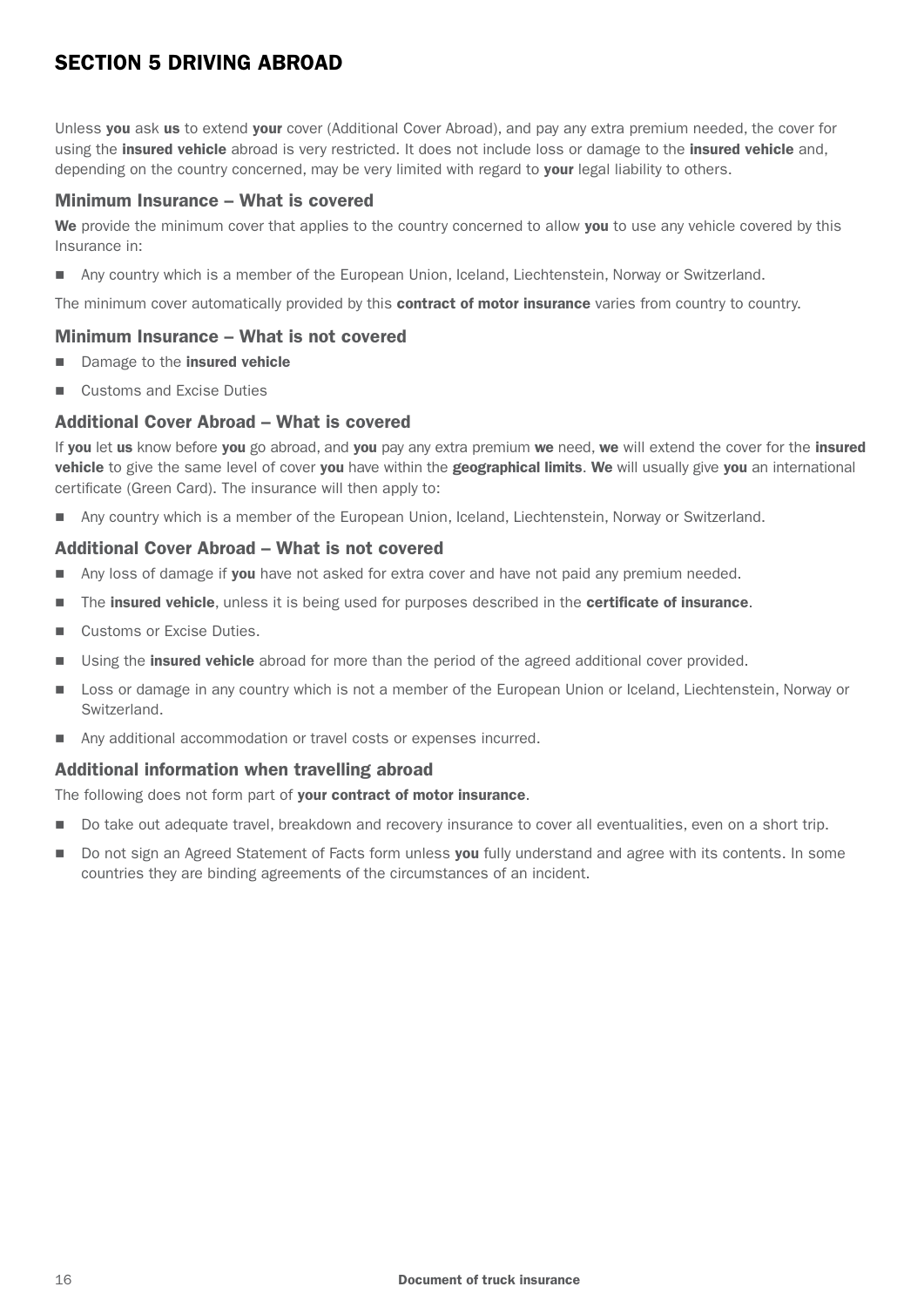# SECTION 6 NO CLAIMS DISCOUNT

If this is a yearly contract, and you do not claim under this insurance and you have not been involved in an accident which has or may result in a claim against you, we will give a discount from your renewal premium.

If the insurance covers more than one vehicle, the No Claims Discount will apply separately for each vehicle.

You cannot transfer your No Claims Discount to anyone else.

We will reduce or remove your No Claims Discount if we make any payment whatsoever, even if the accident is not your fault, unless we get the money back from someone else. We may withhold the No Claims Discount in full or part if there are any claims that have not been settled. If we recover all our money, or we have good reason to believe a third-party claim would be unsuccessful, the No Claims Discount would apply again.

If you have a protected No Claims Discount (shown on the schedule) we will not reduce the Discount if you do not claim more than twice during five continuous periods of insurance. The protected No Claims Discount only applies while you are insured by us and cannot be transferred to another insurer. Premiums in future years may still be increased according to the claims history.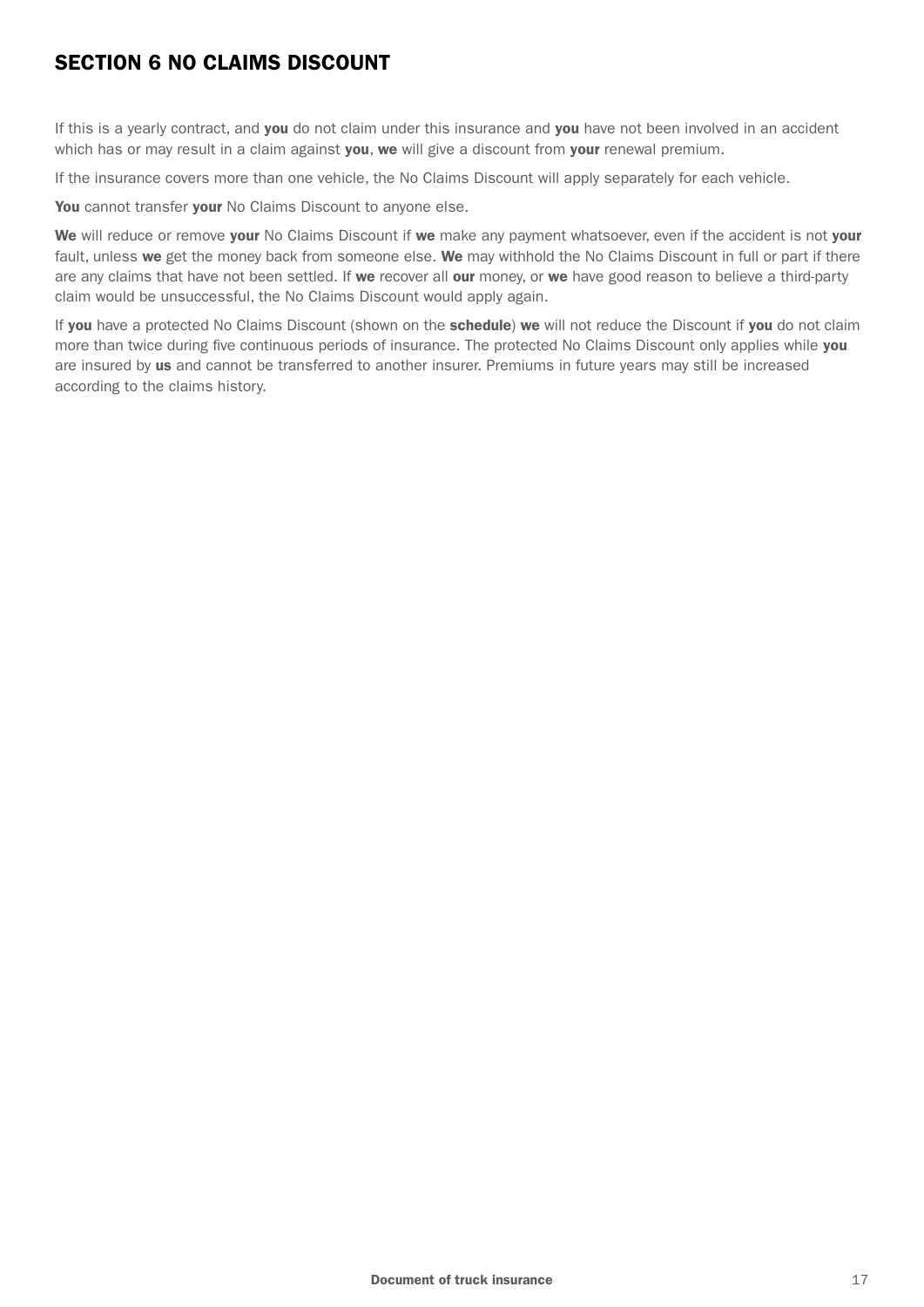# CLAIMS HANDLING

We aim to provide you the best claims service that we can. If you use the services we have put in place to achieve this, we can provide a better service than when the claim is outside our control.

There are some important points that you should be aware of if you are involved in an accident or your vehicle is stolen.

### Accident

- Give your name, address and insurance details.
- Get the name, address, phone number, vehicle registration and any other information you can from the other driver or drivers, passengers, witnesses and any attending police officer.
- Note the exact location and any relevant road signs or markings.
- If there is an injury and you did not give your details at the scene, report the incident to the police within 24 hours.
- You must STOP at the scene of the accident, do not drive away until you have exchanged details with the other party involved.

## Theft

- **n** Report the theft to the police immediately and take a note of the officer's name, number constabulary and crime reference number.
- **n** If you know where the vehicle is after its theft, make sure that it is safe and secure.

### Claims Procedure

If any accident, injury, loss or damage occurs you, or your legal representative, must do the following:

Inform us by calling our Contact Centre (UK) on 0800 028 9655 as soon as is reasonably possible. If your claim is for glass only call our glassline on 0800 678 1010.

- Send us, unanswered, every letter you receive about a claim as soon as possible.
- Tell us, as soon as you know, about any prosecution, coroner's inquest or fatal accident injury.
- Not admit liability or negotiate a settlement without our written permission.
- Give any information, help and co-operation we need, including going to court if necessary.

## We will do the following:

- Take over, defend or settle any claims in your name, or that of any other person insured.
- Take action (which we will pay for) in your name, or that of any other person insured, to get back any money we have paid.

## Windscreen Damage – Ring 0800 678 1010

(See Section 4)

- Contact Highway Glassline (0800 678 1010) as soon as possible after the *insured vehicle's* windscreen is damaged.
- Some windscreen damage can be repaired. If so, no windscreen excess will apply.

## Handling Your Claim

(See Sections 2 and 3)

### We will do the following:

- Get an agent to take the **insured vehicle** to the nearest Approved Repairer or another safe place if you cannot drive it.
- Refer you to an Approved Repairer. You can take the vehicle to them or they will collect it and return it to you after an estimate has been prepared.
- Send the vehicle to an Approved Repairer, or another repairer of your choice, if we disagree with the estimate for repairing it provided by a non-approved repairer.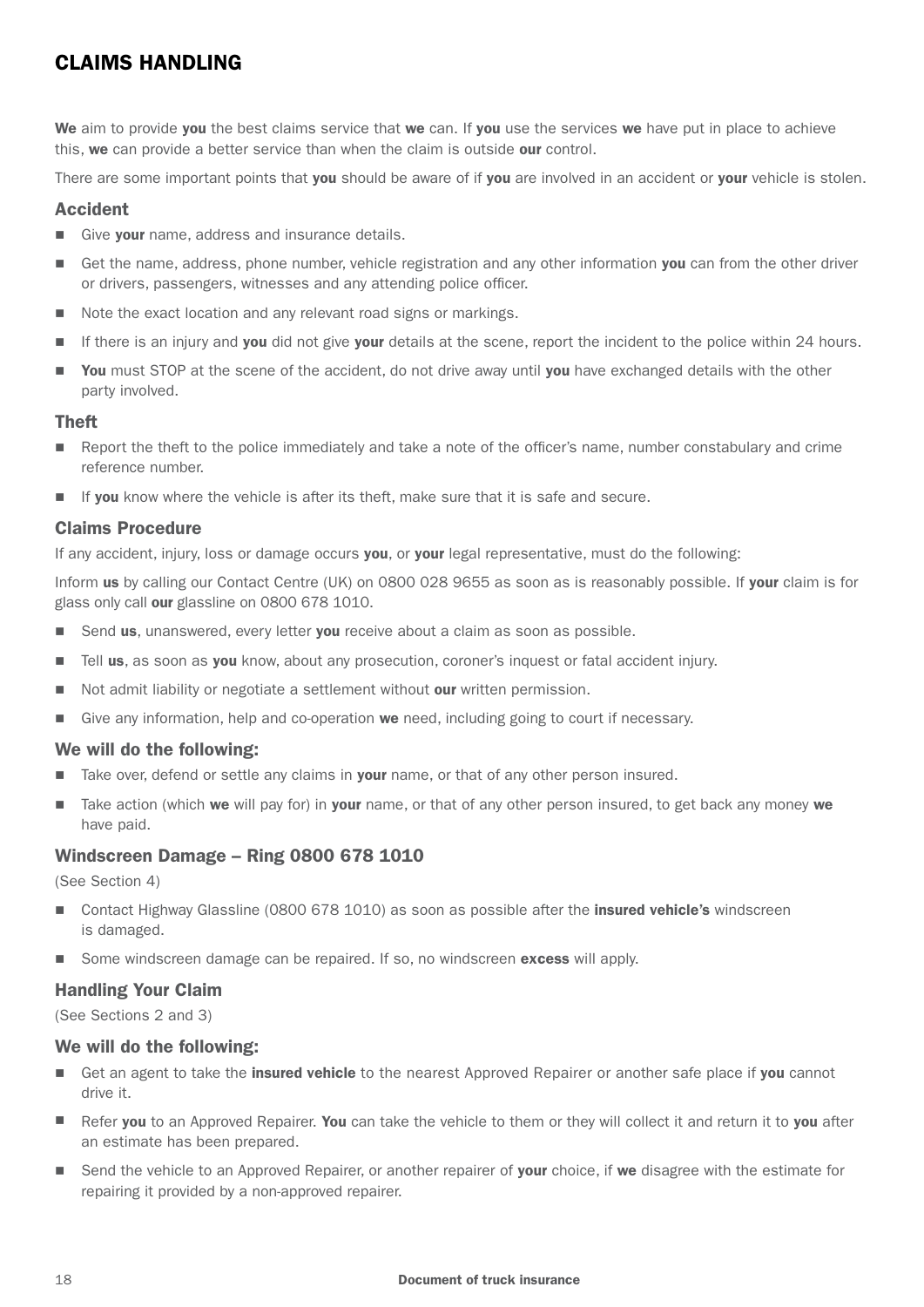## CLAIMS HANDLING CONTINUED

- Treat the insured vehicle as stolen if it has not been recovered within 30 working days after you reported the theft to our Contact Centre. It must still be missing when we pay your claim.
- Have your vehicle examined by our own or our appointed engineer.
- **n** Please note there is no provision for a courtesy vehicle to be provided during repairs or following the loss of the insured vehicle, even if you have comprehensive cover.

### You must do the following:

- Get our permission before ordering any new part or accessory, and before paying for any transport outside the geographical limits.
- Fell us straightaway if the insured vehicle is stolen and you later get it back, or discover where it is.
- Send us the certificate of motor insurance, the Vehicle Registration document and Department of Transport Test (MOT) Certificate if the insured vehicle needs one, keys and any other documents we ask for before we pay your claim.

### Paying Your Claim

(See Sections 2, 3 and 4)

#### We will do the following:

- Pay the reasonable cost of protecting the insured vehicle.
- Pay for the insured vehicle to be brought back to the address shown on the schedule. (We will not pay the cost of any transport outside the **geographical limits** unless we agree to do so first.)
- Entirely at our discretion and subject to payment of the **policy excess**, arrange to:
	- a) repair the damage at our Approved Repairer, we may decide to use suitable parts or accessories which are not supplied by the original manufacturer, or alternatively authorise repairs at a repairer of your choice subject to the provision of satisfactory estimates,
	- b) pay **you** the cost of replacing or repairing the damaged parts, including their fitting, or
	- c) treat the insured vehicle as a total loss and pay you the market value of the vehicle less the excess just before the loss or damage happened.
- n Pay the last known cost shown in the manufacturer's price list and the reasonable cost of fitting if any lost or damaged part or accessory is no longer available.
- n Not pay the whole cost of any repair or replacement that leaves the vehicle in a better condition than before the loss or damage (you will pay part of the cost of the repair or replacement).
- Not refund any premium if the insured vehicle is written off or there is any claim. Once you accept our offer or we have paid the claim (or both) the **insured vehicle** becomes our property.
- Settle the claim to the legal owner if the insured vehicle is part of a hire-purchase or leasing agreement, or belongs to someone else.
- We will not pay the VAT element of any claim if you are registered for VAT.
- **n** If we declare the insured vehicle a total loss (write off), you must pay whatever you owe us before we will pay your claim, or we may take what you owe us from anything we pay you.

#### You must do the following:

- Pay any excess direct to the repairer when you collect your vehicle.
- Pay the VAT direct to the repairer when you collect your vehicle if you are registered for VAT.
- Reimburse us any amount we pay to any repairer in respect of a claim under the contract of motor insurance in relation to the VAT element of the total cost, if **vou** are registered for VAT.

#### Other Insurance

If there is any other insurance covering the same claim, we will only pay our share of the claim, even if the other insurer refuses the claim.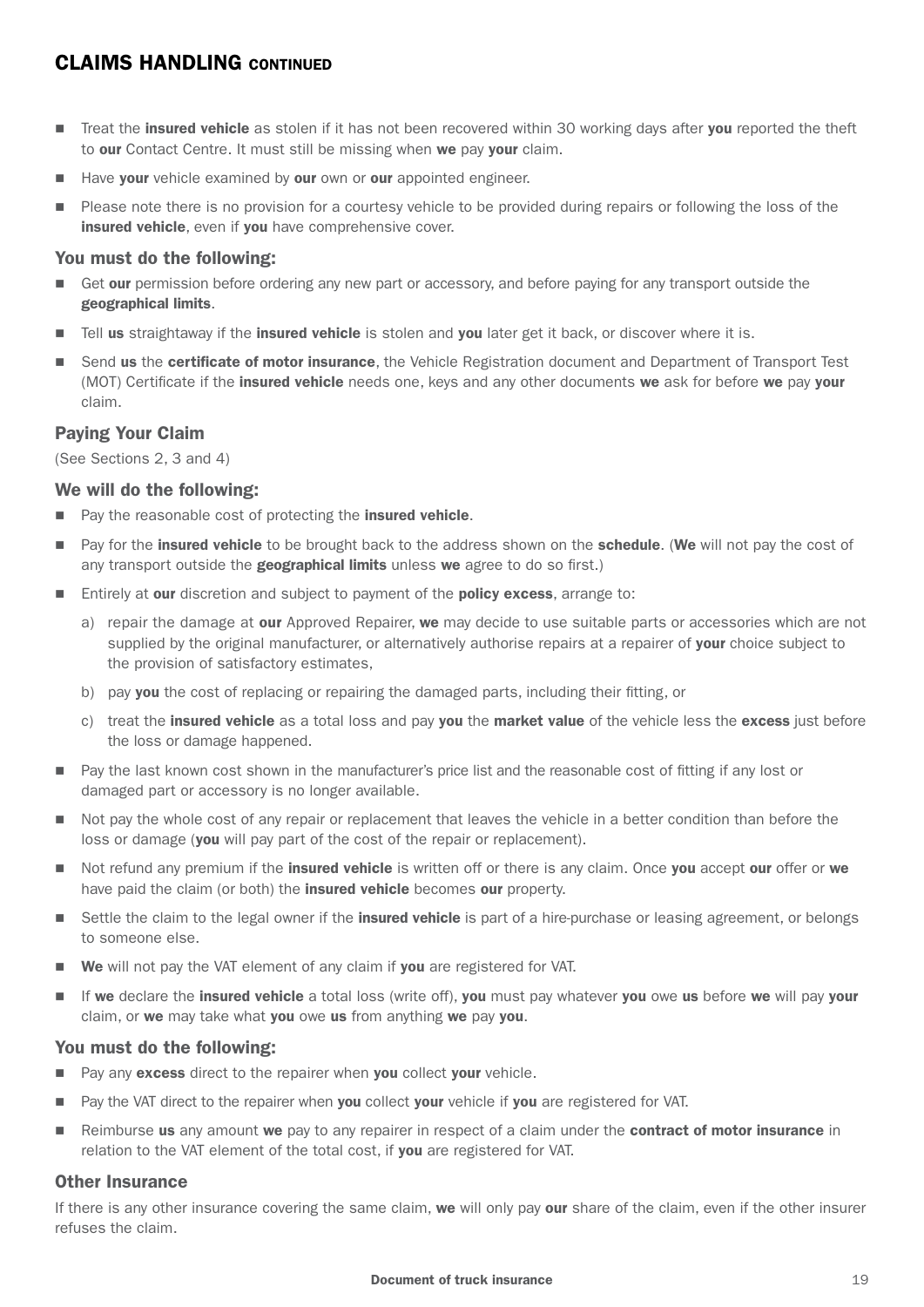## GENERAL EXCLUSIONS

These general exclusions apply to the whole of this contract of motor insurance and describe the things which are not covered. These apply as well as the exclusions shown under 'What is not covered' in each of the Sections detailing the cover provided.

This **contract of motor insurance** does not cover claims arising from any of the following.

- 1) Any accident, injury, loss or damage that happens while the *insured vehicle* is being:
	- Used for a purpose which it is not insured for.
	- Driven or in the charge of anyone who is not described in the **certificate of motor insurance** as a person entitled to drive or who is excluded from driving by any **endorsements** or covered by another insurance.
	- Driven or in the charge of anyone who does not have a valid driving licence, has not held a driving licence, is disqualified from driving or is prevented by law from holding a licence.
	- Driven or in the charge of anyone who does not meet the terms and conditions of their driving licence as required by DVLA / DVANI rules and regulations and any relevant law.
	- Driven or in the charge of anyone who does not meet all the conditions described in the **endorsements** on your schedule and all the general conditions in this policy.
	- Kept or used in an unsafe or unroadworthy condition. (You may be asked to provide details to show the insured **vehicle** was regularly maintained and kept in good condition.)
	- Kept or used without a current Department of Transport Test (MoT) certificate if one is needed.
	- Kept or used in any way that breaks any security requirements imposed by an **endorsement**.
	- Used to carry passengers or goods in a way likely to affect the safe driving and control of the vehicle.
	- Used for carrying dangerous loads.
	- Used in or on restricted areas of airports, airfields or military bases.
- 2) Any liability that you have agreed to accept unless you would have had that liability anyway.
- 3) Anyone who does not meet all the conditions described in the endorsements on your schedule and all the general conditions in this policy and any other condition of this policy.
- 4) Any use connected with the motor trade, unless this use is described in the certificate of motor insurance (under Limitations as to Use).
- 5) Hiring out the insured vehicle for money.
- 6) Racing of any description or being used in any contest, competition, rally or speed trial (apart from treasure hunts).
- 7) The insured vehicle being used on any form of race track, de-restricted toll road (including the Nurburgring) or off-road activity.
- 8) Any accident, injury, loss or damage caused directly or indirectly by:
	- war, invasion, act of foreign enemy, hostilities (whether war is declared or not), civil unrest, revolution, act of terrorism, riot or similar event.
	- earthquake.
	- ionising radiations or contamination from nuclear fuel or nuclear waste or from the burning or explosion of nuclear fuel.
	- n the radioactive, toxic, explosive or other dangerous properties of any nuclear installation, reactor, or other nuclear assembly or its component part.
	- any weapon or device using atomic or nuclear fission or fusion or radioactive force or matter.
	- pressure waves caused by aircraft and other flying objects.
	- carrying any Hazardous Goods.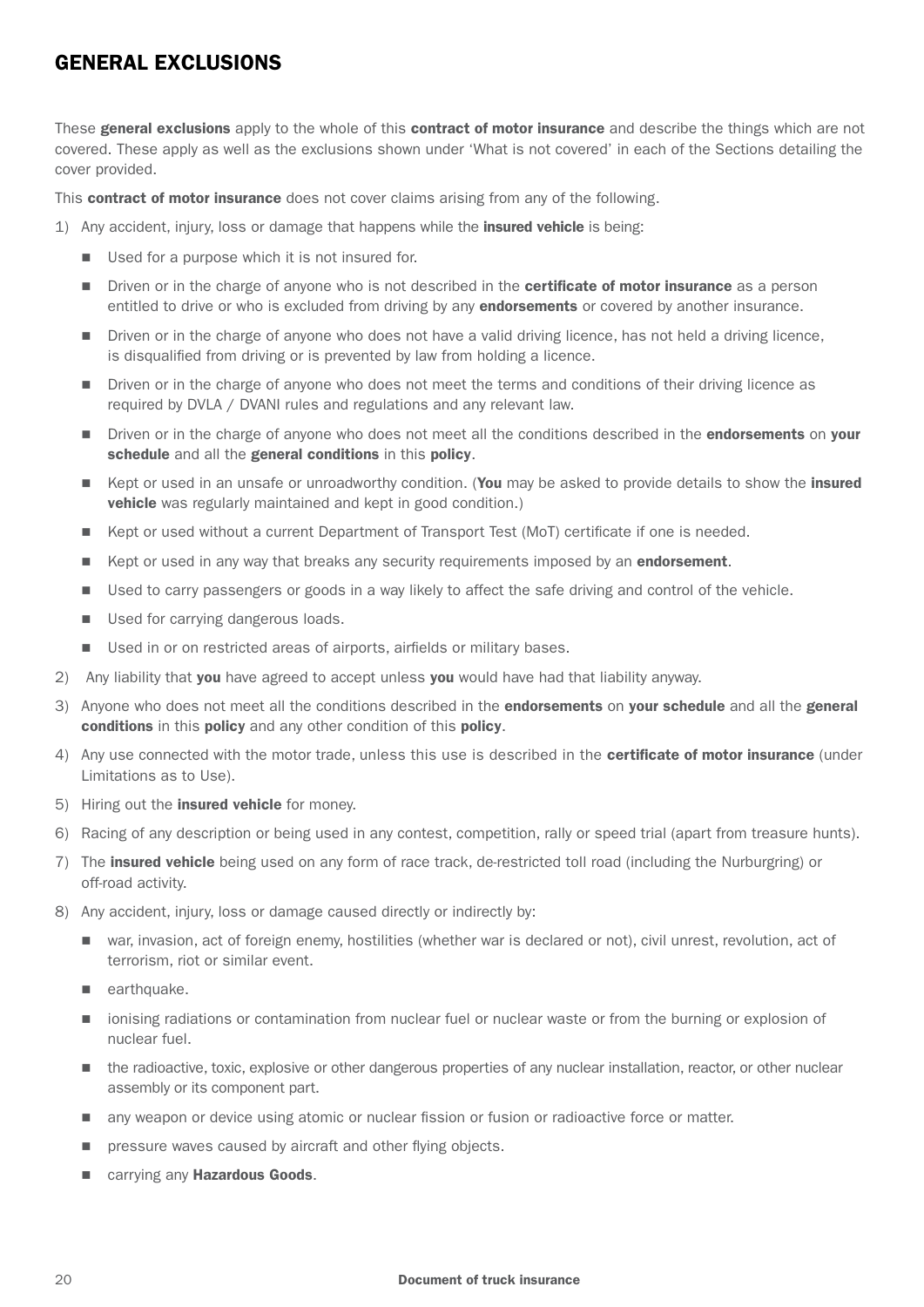## GENERAL EXCLUSIONS CONTINUED

- 9) Any liability, loss or damage that happens outside the **geographical limits** (apart from the cover detailed in Section 5 – Driving Abroad).
- 10) Any proceedings brought against you outside the geographical limits, unless they result from using the insured vehicle in a country which we have agreed to extend this insurance to cover (see Additional Cover under Section 5 – Driving Abroad).
- 11) Any liability, injury, loss or damage caused directly or indirectly by:
	- **n** pollution.
	- $\blacksquare$  contamination.

 unless the pollution or contamination is directly caused by one incident at a specific time and place during the period of insurance and is:

- sudden.
- $\blacksquare$  identifiable.
- $\blacksquare$  not deliberate.
- $\blacksquare$  unexpected.

We will consider the pollution to have happened at the time the incident took place.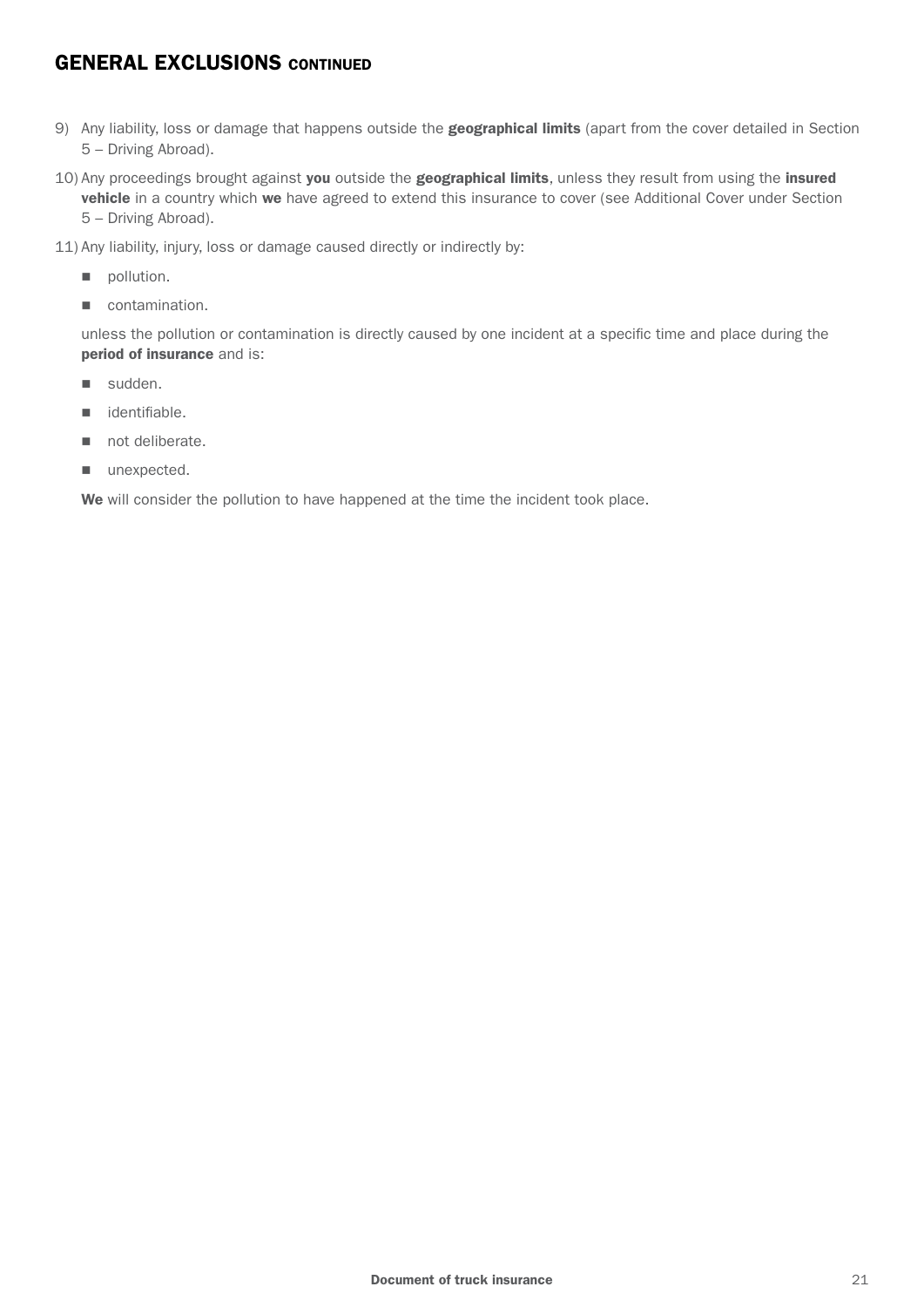# GENERAL CONDITIONS

The following general conditions apply to the whole of this contract of motor insurance. These describe your responsibilities, general information and the procedures that apply in certain situations, such as when there is a claim or the contract of motor insurance is cancelled. If you do not meet the terms and conditions of this contract of motor insurance, it could make the cover invalid or mean we may refuse to pay your claim.

Please replace this entire "highlighted" section with the following (I have also attached this in word, if it easier to use the formatting/bolding etc):-

## Keeping to the Policy Terms

Your premium is based on the information you gave us when your cover started and when you renew it. If your circumstances change, you must tell us as soon as possible. If you are not sure whether you need to tell us about certain facts, you should give us the information anyway, or contact your insurance advisor for advice. You should keep a record of the information you give in relation to this contract of motor insurance. If you did not or do not give full and accurate information, this contract of motor insurance may be invalid and we may refuse to deal with any claim you might make.

This insurance will only apply if:

- n the person claiming has kept to all the terms and conditions of this **contract of motor insurance**; and
- all the information you have supplied is correct and complete to the best of your knowledge and belief.

### Misrepresentation and Fair Presentation

You and anyone representing you have a Duty to provide a fair presentation of the risk. A fair presentation is one which, in a reasonably clear and accessible manner, provides the material facts which you know or ought to know following a reasonable search. Failing that, the information provided must be sufficient to warn us that additional enquiries must be made to fully understand the risk. The information provided must be substantially correct, complete and made in good faith.

If you or anyone representing you

- provides the *insurance advisor* who arranged the **contract of motor insurance**, our authorised agent or us with misleading, incomplete or incorrect information when applying for, amending or renewing this insurance
- eliberately and/or recklessly withholds information or misleads the *insurance advisor*, or our authorised agent or us in order to obtain cover or gain a cheaper premium or more favourable terms
- n provides the **insurance advisor** or **our** authorised agent or **us** with false documents

#### We may

- amend your contract of motor insurance to record the correct information
- n apply different terms with effect from the date of the misrepresentation and amend the **contract of motor insurance** to record the correct information. Where different terms are applied which results in an additional premium you shall be liable to pay for such additional premium from the date of the misrepresentation
- cancel your contract of motor insurance in accordance with General Condition Cancellation
- void your contract of motor insurance and treat it as if it had never existed and return the premium paid other than in circumstances of
	- i. deliberate and /or reckless misrepresentation where we will not return any of your premium
	- ii. where claims have been made under the **contract of motor insurance** then
		- any sums that have been paid by way of benefit under the contract of motor insurance will be deducted from any return premium due to you or
		- in the event that the premium paid does not exceed the sums paid by way of benefit under the **contract of** motor insurance you will be responsible for reimbursing us the difference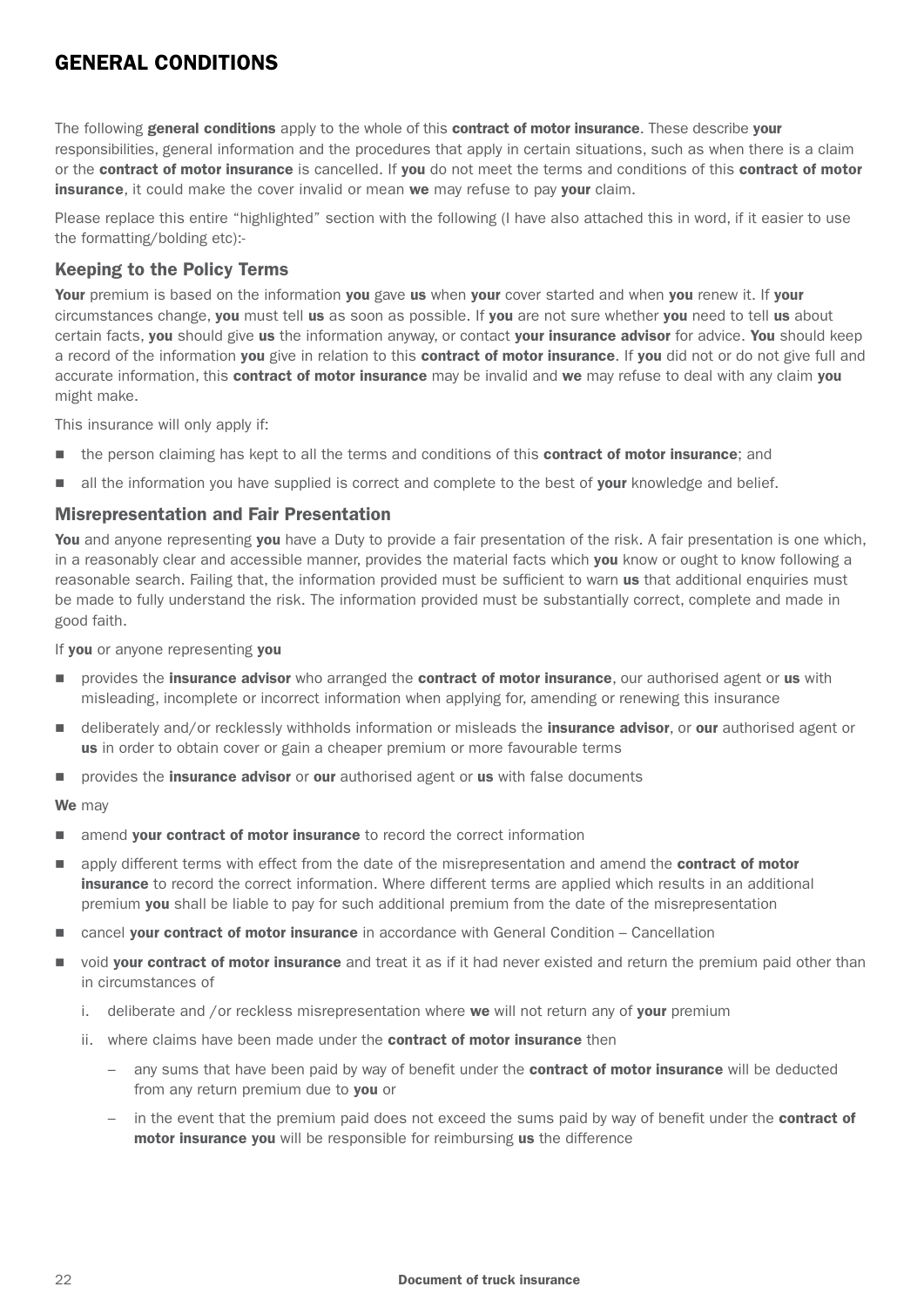## GENERAL CONDITIONS CONTINUED

- n in addition to voiding your contract of motor insurance we may also void any other policies which you have with us and return the premium paid for such policies except in the circumstances where
	- i. deliberate and/or reckless misrepresentation has also occurred on these policies, in which event, no premium shall be returned by us
	- ii. claims have also been made on these policies, in which event
		- any sums that have been paid by way of benefit under the Policy will be deducted from any return premium due to you or
		- in the event that the premium paid does not exceed the sums paid by way of benefit under the Policy you will be responsible for reimbursing us the difference

## Fraud

If you or anyone representing you

- makes a fraudulent payment by bank account and/or card
- provides the insurance adviser who arranged the contract of motor insurance, our authorised agent or us with false documents or false statements to support a claim
- n makes a claim or part of any claim that is fraudulent, false or exaggerated

#### we may

- cancel **vour contract of motor insurance** in accordance with the Cancellation Condition
- reject a claim or reduce the amount of payment that would have been paid
- n recover from you any sums paid by way of benefit under this contract of motor insurance in respect of any claim or part of any claim that is fraudulent, false or exaggerated
- n pass details to fraud prevention and law enforcement agencies who may access and use this information

## Right of recovery

If the law of any country which this contract of motor insurance covers requires us to make payments which, but for that law, we would not otherwise have paid, you must repay the amount to us.

If any claims or other monies are paid to you by mistake for any reason, or a claim has been paid which we later find to be fraudulent, false or exaggerated, you must repay the amount paid to us.

If we have refunded any premium following cancellation, we can take any money you owe us from any payment we make.

#### Care of the Vehicle

The **insured vehicle** must be covered by a valid Department of Transport Test (MoT) Certificate if you need one by law.

You must take all reasonable precautions to avoid loss of or damage to the insured vehicle. For example, you should remove it to a safe place as soon as possible if it breaks down.

You should also take all reasonable care of the keys to the insured vehicle to prevent them being lost or stolen.

You must always take the keys out of the ignition and remove them completely when the insured vehicle is left at any time whatsoever (regardless of whether the vehicle is still within your sight) and make sure that you do not leave belongings on display. You should close all the windows and sun-roofs and lock all the doors. Alarms, immobilisers and tracking devices should be turned on when fitted. **Endorsements** may apply to **your** cover, setting out other requirements relating to immobilisers, alarms and tracking devices. In these cases, we will need to see evidence that an approved alarm, immobiliser or tracking device has been fitted.

These devices must always be on and working whenever the *insured vehicle* is left.

If you do not take reasonable care of the insured vehicle and meet any security requirements, this contract of motor insurance may no longer be valid and we may not pay any claim.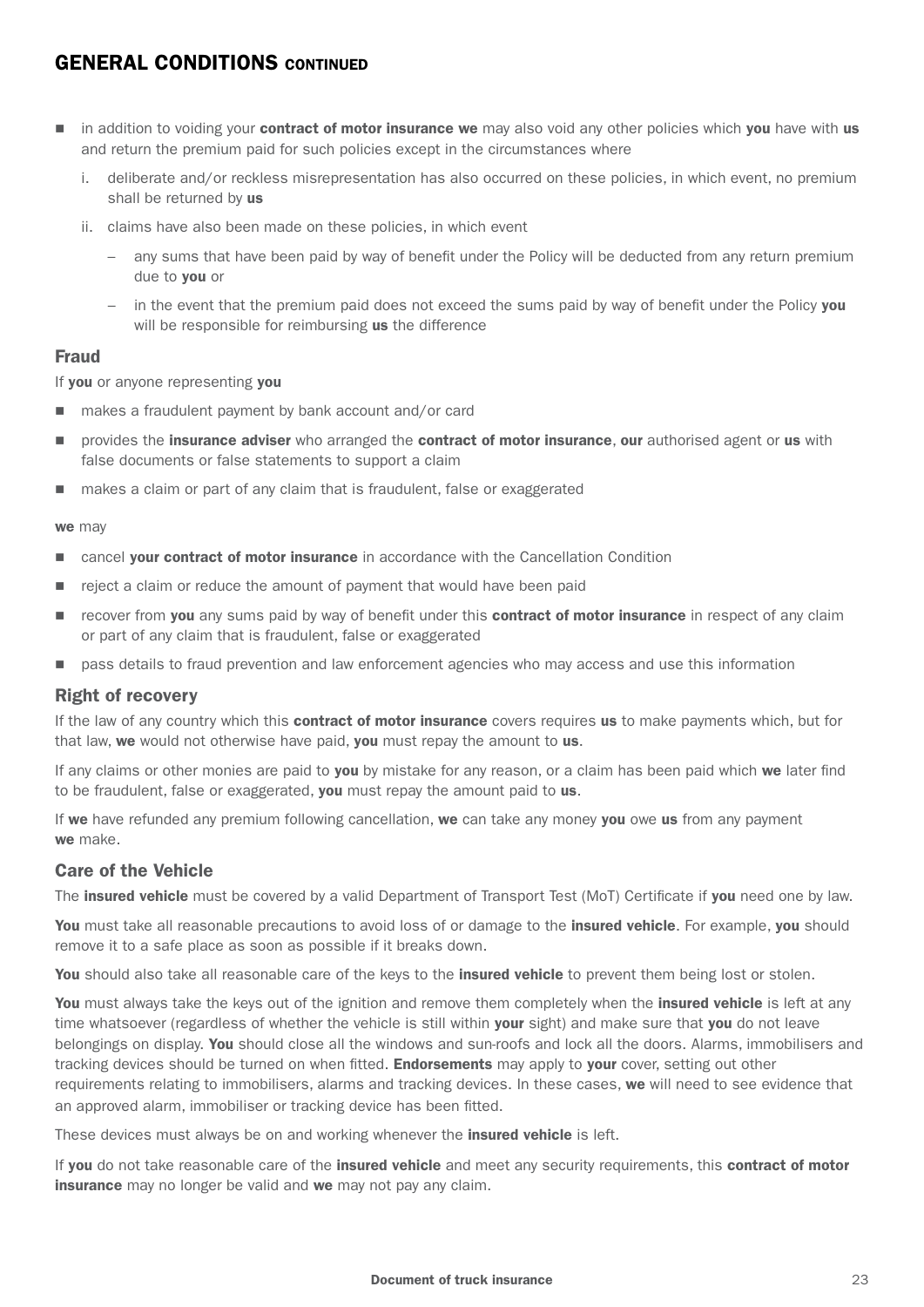## GENERAL CONDITIONS CONTINUED

### Payment of Premium

- a) You must pay the premium for the contract of motor insurance or any endorsement attaching to your contract when due
- b) if the premium for the **contract of motor insurance** or **endorsement** is payable by instalments then
	- i. each instalment shall be paid when due or
	- ii. where a notice has been issued requiring the outstanding amount must be paid by a specific date then such payment is made by that date

If you do not pay the premium when due you could make your contract of motor insurance invalid and/or affect how we pay a claim as detailed in Paying Your Claim in the Claims Handling part of the **Policy** 

## Cancellation

## 'Cooling-off' Cancellation Right

We hope you are happy with the cover this contract of motor insurance provides. However, you have the right to cancel it within 14 days of receiving the contract of motor insurance, without giving any reason. You may cancel using this 'cooling-off' period by telling us, or your insurance adviser, in writing or by email or telephone and cancellation can take effect immediately or from a later date, although it cannot be backdated to any earlier date.

If you cancel your contract of motor insurance before the start date we will return any premium paid in full within 30 days of our receipt of the notice of cancellation from you or your insurance adviser provided such notice is received by **us** prior to start date of the contract.

If you cancel in the first 14 days using the 'cooling-off' cancellation condition, we will charge you pro rata, subject to a minimum fee of £25 + Insurance Premium Tax, for the cover provided from the start date of the contract until the contract is cancelled, unless where a claim has been made or incident advised by you or someone else that could give rise to a claim under which circumstances a refund of the premium is not payable.

## Your rights to cancel after the 'cooling–off' period

You may cancel your contract of motor insurance at any other time outside of the "cooling-off" period by telling us, or your insurance adviser, in writing or by email or telephone and cancellation can take effect immediately or from a later date, although it cannot be backdated to any earlier date. If you or someone else has not made a claim in the current period of insurance, we will refund part of your premium

We will work out the refund on a pro-rata basis less a premium charge of £25 plus Insurance Premium Tax to cover our administration costs. When we work out the time you have been covered, we use the period from the date the insurance started to the date we receive your instructions or to the later date you requested.

We will not refund any of your premium if the contract of motor insurance is cancelled following a claim whether settled or not.

#### Our rights to cancel your insurance

i. Non-payment of Premium

If we have not received the premium in accordance with the terms of the Payment of Premium Condition we will cancel the contract of motor insurance by giving 7 days' notice in writing by letter to your last known address

We will not refund any part of the premium you have already paid. We will work out any premium you owe us by charging you for the time you have been covered by this contract of motor insurance.

The insurance will end immediately the 7 days' notice runs out

If you have just incepted the insurance or renewed the insurance with us and the premium is unpaid then we will cancel the insurance from the inception or renewal date

ii. Cancellation for any other reason

We may cancel the **contract of motor insurance** or any cover section or **endorsement** by giving 7 days' notice in writing by letter to you at your last known address

We do not have to give a reason for the cancellation although valid reasons for doing so may include but are not limited to the following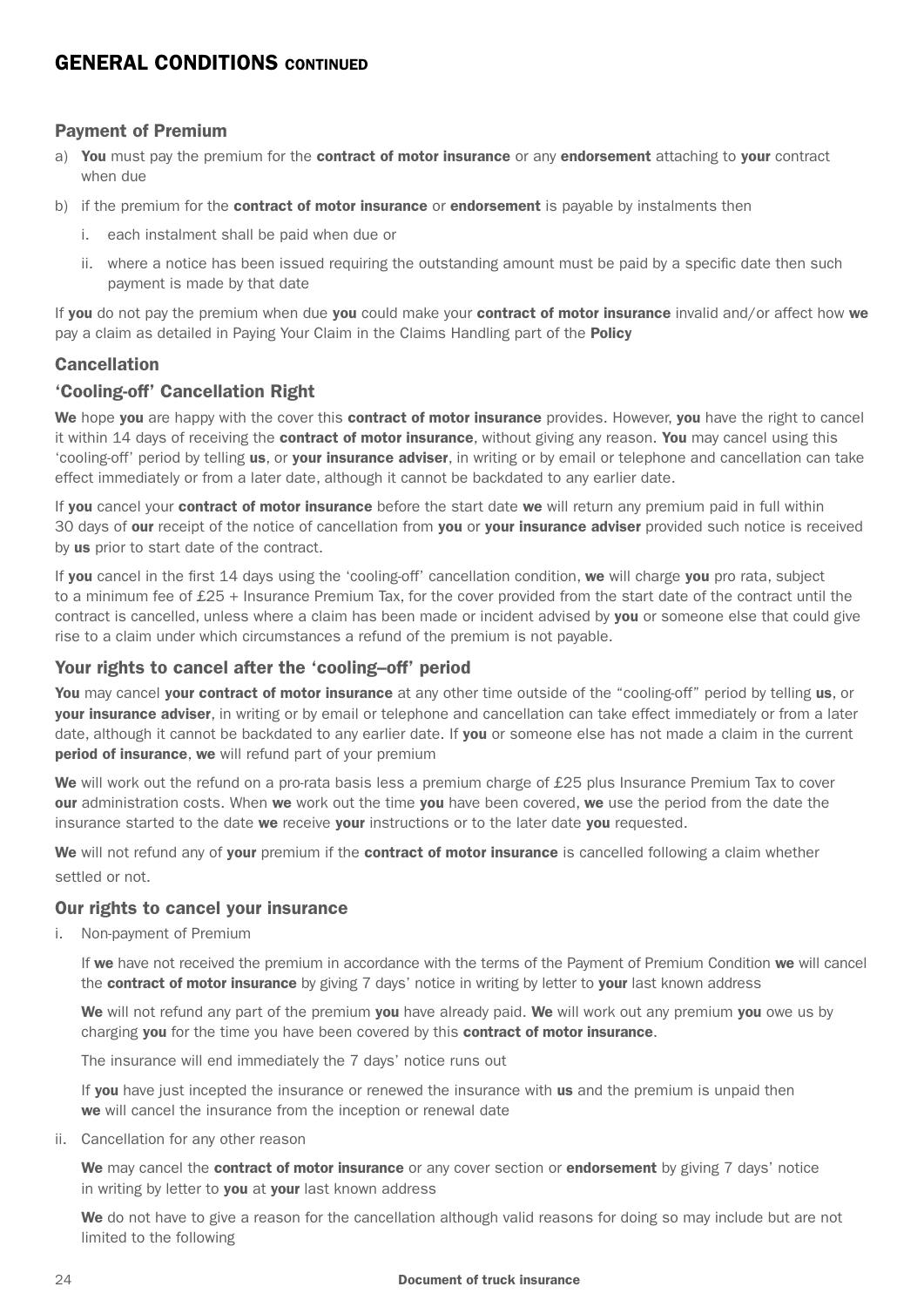## GENERAL CONDITIONS CONTINUED

- vou have not provided the information or documents we have requested as part of the terms and conditions in providing the insurance
- where a change in your circumstances means we can no longer provide cover
- you have not met the terms and conditions contained in the contract of motor insurance
- where you have not complied with the different policy terms and conditions imposed by us as a result of the identification of misrepresentation as detailed in the the Misrepresentation Condition
- n where you have behaved in a manner that makes it inappropriate for us to continue the insurance, e.g. harassing or showing abusive or threatening behaviour towards our staff or our authorised agent

The insurance will end immediately the 7 days' notice runs out

If you have just incepted the insurance or renewed the insurance with us and the premium is unpaid then we will cancel the insurance from the inception or renewal date

We will provide a proportionate return of premium in respect of the unexpired period of insurance of the contract of motor insurance or the cover section or endorsement other than in circumstances listed below

- a) where we identify fraud as detailed in the the Fraud Condition
- b) where a claim has been made or incident advised by you or someone else that could give rise to a claim in these circumstances a refund of the premium is not payable

If you produce a cancelled certificate of motor insurance to any person with the intention of deceiving that person into accepting it as genuine, you may be prosecuted.